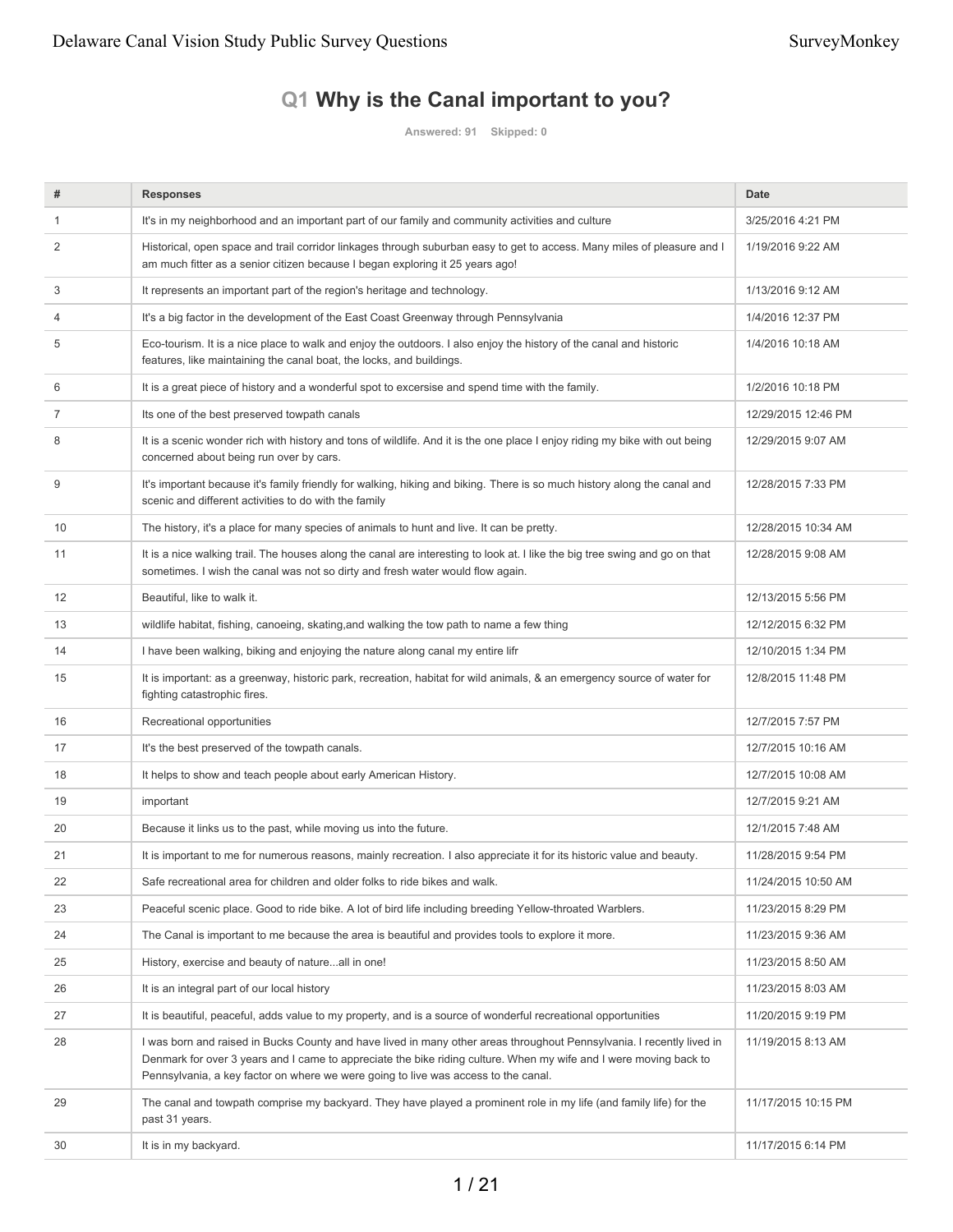| 31 | For photography and nature study.                                                                                                                                                                                                                                                                                                                           | 11/17/2015 3:37 PM  |
|----|-------------------------------------------------------------------------------------------------------------------------------------------------------------------------------------------------------------------------------------------------------------------------------------------------------------------------------------------------------------|---------------------|
| 32 | The combination of the Canal, the River and the Railway in proximity to each other is a unique historical and early<br>industrial artifact.                                                                                                                                                                                                                 | 11/17/2015 1:36 PM  |
| 33 | 1. A very long, level, and convenient hiking and biking trail. 2. Multiple ancestors who built, staffed, and managed the<br>Lehigh Canal.                                                                                                                                                                                                                   | 11/17/2015 11:14 AM |
| 34 | The Canal has so much history for our area - it was an integral part of commerce hundreds of years ago and allows us<br>to remain close to nature that live there.                                                                                                                                                                                          | 11/17/2015 10:15 AM |
| 35 | It provides (in no particular order): 1. Historical and cultural interest 2. Habitat 3. A green link and long-distance multi-<br>use footpath and bike route 4. The great possibility of being managed to help relieve local flooding and demonstrate<br>innovative green stormwater infrastructure (GSI) solutions and stormwater control measures (SCMs). | 11/17/2015 7:10 AM  |
| 36 | It provides an alternative biking and hiking path for the physically handicapped. Especially, a safe thoroughfare<br>between river communities; River Road is not a safe place to bike.                                                                                                                                                                     | 11/17/2015 5:35 AM  |
| 37 | It is historically significant & provides a great walking path                                                                                                                                                                                                                                                                                              | 11/16/2015 9:32 PM  |
| 38 | Historic and recreational reasons                                                                                                                                                                                                                                                                                                                           | 11/16/2015 8:28 PM  |
| 39 | It is important historically, as waterway preservation, and as a natural habitat. It is a valuable resource that needs to be<br>maintained.                                                                                                                                                                                                                 | 11/16/2015 4:50 PM  |
| 40 | because it is such a great source for contemplation of wildlife, and its scenic beauty.                                                                                                                                                                                                                                                                     | 11/16/2015 2:46 PM  |
| 41 | It is our history! We have lost more than enuf of our history in both the delaware & the lehigh valleys. Having some<br>sign posted does not tell our progeny the full story of what was there!                                                                                                                                                             | 11/16/2015 2:37 PM  |
| 42 | It is our history! It needs to be preserved for posterity, not reduced to a few words on a sign somewhere marking where<br>it used to be!                                                                                                                                                                                                                   | 11/16/2015 2:31 PM  |
| 43 | It provides and excellent path, to stay physically active and by it stay healthy                                                                                                                                                                                                                                                                            | 11/16/2015 9:16 AM  |
| 44 | It is an anchor in our region. It ties together all of us with its long history. It's what keeps us tied to the Delaware River<br>and nature. It's a source of pride to many old timers as well as newcomers to the area. In fact, people flock here<br>BECAUSE of the canal.                                                                               | 11/16/2015 8:56 AM  |
| 45 | Part of our History                                                                                                                                                                                                                                                                                                                                         | 11/16/2015 8:25 AM  |
| 46 | It runs behind our office, I walk there often.                                                                                                                                                                                                                                                                                                              | 11/16/2015 8:21 AM  |
| 47 | It's a great recreational resource for the region.                                                                                                                                                                                                                                                                                                          | 11/16/2015 8:18 AM  |
| 48 | The Delaware Canal one of the last, intact, 19th century American towpath canals. (The C&O in Maryland is another,<br>and enjoys National Park status). It is the ONLY canal that can feasibly we restored to working order. England has<br>proved, again and again, the value and benefits of such a plan.                                                 | 11/16/2015 8:06 AM  |
| 49 | I love the canal. I often walk, jog and ride my bike along the canal. The scenery and wildlife is beautiful.                                                                                                                                                                                                                                                | 11/15/2015 7:12 PM  |
| 50 | Health physical and mental. Also it's a nice way to commute into Yardley.                                                                                                                                                                                                                                                                                   | 11/15/2015 11:50 AM |
| 51 | I live near the canal, and use it for recreation (running, biking, walking) and relaxation (enjoying nature, photography).<br>It is important to me to teach my children about nature, and specifically the nature that is local to us.                                                                                                                     | 11/14/2015 11:08 PM |
| 52 | Habitat for our wildlife and a place for humans to connect with nature                                                                                                                                                                                                                                                                                      | 11/14/2015 9:08 PM  |
| 53 | A combination of history, recreation and tradition.                                                                                                                                                                                                                                                                                                         | 11/14/2015 3:54 PM  |
| 54 | Enjoy the tranguility and view. Safe environment to enjoy the outdoors.                                                                                                                                                                                                                                                                                     | 11/14/2015 3:39 PM  |
| 55 | It's not just a haven for mosquitos                                                                                                                                                                                                                                                                                                                         | 11/14/2015 2:30 PM  |
| 56 | Beautiful nature historic and LOVE to ride my bike weekly                                                                                                                                                                                                                                                                                                   | 11/14/2015 12:25 PM |
| 57 | Beautiful scenery, peaceful, no traffic!                                                                                                                                                                                                                                                                                                                    | 11/14/2015 11:27 AM |
| 58 | The Canal is important to me because of its history, beauty and memories. It is home to much wildlife and is a serene<br>place to spend some time.                                                                                                                                                                                                          | 11/14/2015 11:26 AM |
| 59 | Beautiful and peaceful                                                                                                                                                                                                                                                                                                                                      | 11/14/2015 11:15 AM |
| 60 | It's preserved space and it's a great recreational area. Also, I enjoy seeing the various forms of wildlife that call it<br>home.                                                                                                                                                                                                                           | 11/14/2015 11:03 AM |
| 61 | History, scenic                                                                                                                                                                                                                                                                                                                                             | 11/14/2015 10:46 AM |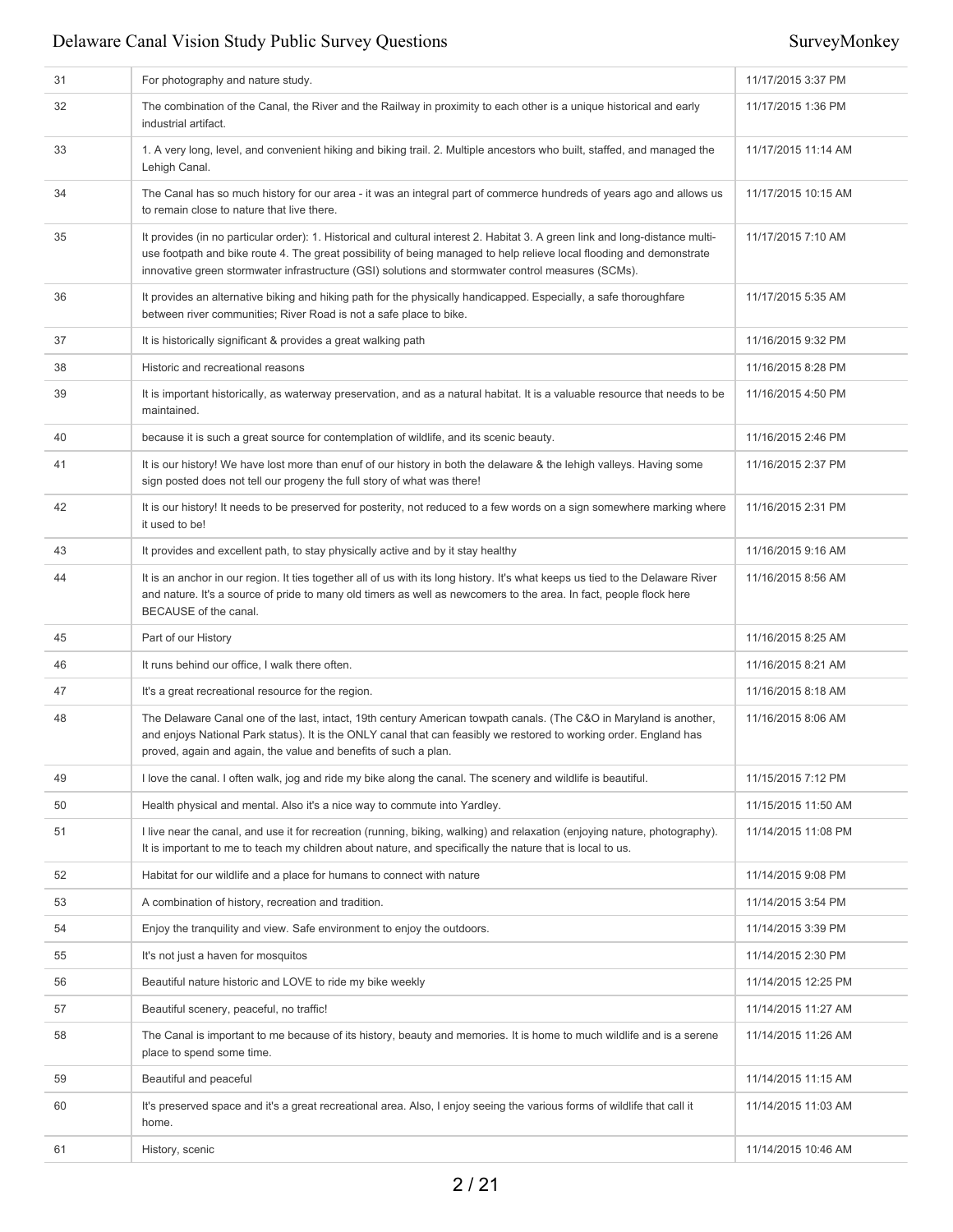| 62 | Because it is a literally living piece of history. It is unique because it can be used and enjoyed, not just viewed or<br>studied from behind glass. It's something man-made that has become a part of nature.                                                                                                                                                                                                                                                                              | 11/14/2015 10:33 AM |
|----|---------------------------------------------------------------------------------------------------------------------------------------------------------------------------------------------------------------------------------------------------------------------------------------------------------------------------------------------------------------------------------------------------------------------------------------------------------------------------------------------|---------------------|
| 63 | Enjoy walking it. Nature !                                                                                                                                                                                                                                                                                                                                                                                                                                                                  | 11/14/2015 10:31 AM |
| 64 | Convenient, beautiful, unique, wildlife, peacefulwhat else can I say!                                                                                                                                                                                                                                                                                                                                                                                                                       | 11/14/2015 10:24 AM |
| 65 | Recreation. I walk, run, bike on the canal path - both alone and with neighbors - at least once per week. Access to the<br>canal path is a key "quality of life" aspect for me.                                                                                                                                                                                                                                                                                                             | 11/14/2015 9:36 AM  |
| 66 | It is a National Historic Treasure that benefits the public and surrounding communities.                                                                                                                                                                                                                                                                                                                                                                                                    | 11/13/2015 2:42 PM  |
| 67 | It is a wonderful resource to see nature and to recreate.                                                                                                                                                                                                                                                                                                                                                                                                                                   | 11/10/2015 6:54 PM  |
| 68 | great recreational opportunity to walk without car traffic                                                                                                                                                                                                                                                                                                                                                                                                                                  | 11/9/2015 11:59 AM  |
| 69 | It's history, recreational opportunities, transportation, and beauty.                                                                                                                                                                                                                                                                                                                                                                                                                       | 11/9/2015 9:13 AM   |
| 70 | I use the towpath to ride my bike while viewing nature and to cross-country ski also.                                                                                                                                                                                                                                                                                                                                                                                                       | 11/7/2015 9:23 AM   |
| 71 | I love taking walks and exercising on the canal. It is a way to get in touch with nature and be near the water.                                                                                                                                                                                                                                                                                                                                                                             | 11/5/2015 5:51 PM   |
| 72 | It is where I run and my wife and I go for walks. It is a wonderful escape from the realities of the world.                                                                                                                                                                                                                                                                                                                                                                                 | 11/5/2015 2:12 PM   |
| 73 | It is an integral part of living in Bucks County. We walk our dog and bird for eagles on the towpath. We LOVE the<br>towpath, the rich history of the canal as we walk (locks and tender's houses) and location adjacent to the Delaware<br>River.                                                                                                                                                                                                                                          | 11/5/2015 8:13 AM   |
| 74 | it is historical showing how things were done before all this technology                                                                                                                                                                                                                                                                                                                                                                                                                    | 11/2/2015 4:04 PM   |
| 75 | I live one block from it and it's always been a great, easy place to to for a walk or bike ride.                                                                                                                                                                                                                                                                                                                                                                                            | 11/2/2015 8:13 AM   |
| 76 | My property borders the canal. We love the beauty, recreational and educational opportunities for our family.                                                                                                                                                                                                                                                                                                                                                                               | 11/1/2015 12:43 PM  |
| 77 | The Canal is a lovely historical landmark that gives us the opportunity to engage with it through the towpath. The<br>historical element of its past and the present nature it offers must be preserved for all.                                                                                                                                                                                                                                                                            | 10/30/2015 4:25 PM  |
| 78 | Locally, the towpath is a great place for scenic exercise. Nationally, I'm hoping that the canal becomes a vital link for<br>the East Coast Greenway.                                                                                                                                                                                                                                                                                                                                       | 10/26/2015 10:59 AM |
| 79 | I have a home on the canal                                                                                                                                                                                                                                                                                                                                                                                                                                                                  | 10/26/2015 7:42 AM  |
| 80 | Recreation and Nature. Growing up in Bucks County my family canoed on the canal frequently. It was quiet water for<br>kids to learn canoeing and have fun. We picniced and took walks, a little biking, learned alot of history thru my parents<br>and the towpath trail signs. Today I enjoy the natural scenery. I haven't yet, but I intend to get the grandchildren out<br>to bike on it. If there was reliable water in it I would get the canoes and grandchildren out in the summer. | 10/24/2015 10:59 AM |
| 81 | IT WAS HERE AS I WAS GROWING UP WE SWAM INTHE CANEL FISHED IT.MADE MAKE SHIFT RAFTS HAD<br>BONFIRES IN WINTER FOR ICE SKATING THINGS KIDS DONT HAVE AVALIABLE.PROGRESS TOOK<br>AWAY.WAS ALWAYS AFUN PLACE TO HANG OUT.                                                                                                                                                                                                                                                                      | 10/22/2015 1:04 PM  |
| 82 | Because I don't want rats and mice in my yard                                                                                                                                                                                                                                                                                                                                                                                                                                               | 10/22/2015 7:36 AM  |
| 83 | It is close to my house, and a nice park also scenic,                                                                                                                                                                                                                                                                                                                                                                                                                                       | 10/22/2015 5:06 AM  |
| 84 | historical significance                                                                                                                                                                                                                                                                                                                                                                                                                                                                     | 10/12/2015 9:32 AM  |
| 85 | Great place to walk, amazing history                                                                                                                                                                                                                                                                                                                                                                                                                                                        | 10/9/2015 10:26 AM  |
| 86 | A significant recreation and exercise resource                                                                                                                                                                                                                                                                                                                                                                                                                                              | 10/7/2015 10:00 PM  |
| 87 | The towpath has provided my husband and me with a place for off road biking and we have spent many hours<br>enjoying the scenery and wildlife along the canal's banks. Along with the canal on the NJ side it is our favorite place to<br>bike.                                                                                                                                                                                                                                             | 10/5/2015 12:08 AM  |
| 88 | I live on the canal at Lock 18 and rely on the canal for beauty and recreation.                                                                                                                                                                                                                                                                                                                                                                                                             | 9/16/2015 5:09 PM   |
| 89 | It keeps a threat of history alive through eastern Pennsylvania, and is also a natural, ecological resource.                                                                                                                                                                                                                                                                                                                                                                                | 9/16/2015 7:45 AM   |
| 90 | It has historical significance and today can be a wonderful recreational space.                                                                                                                                                                                                                                                                                                                                                                                                             | 9/12/2015 8:12 PM   |
| 91 | Historical value and walking.                                                                                                                                                                                                                                                                                                                                                                                                                                                               | 8/9/2015 2:45 PM    |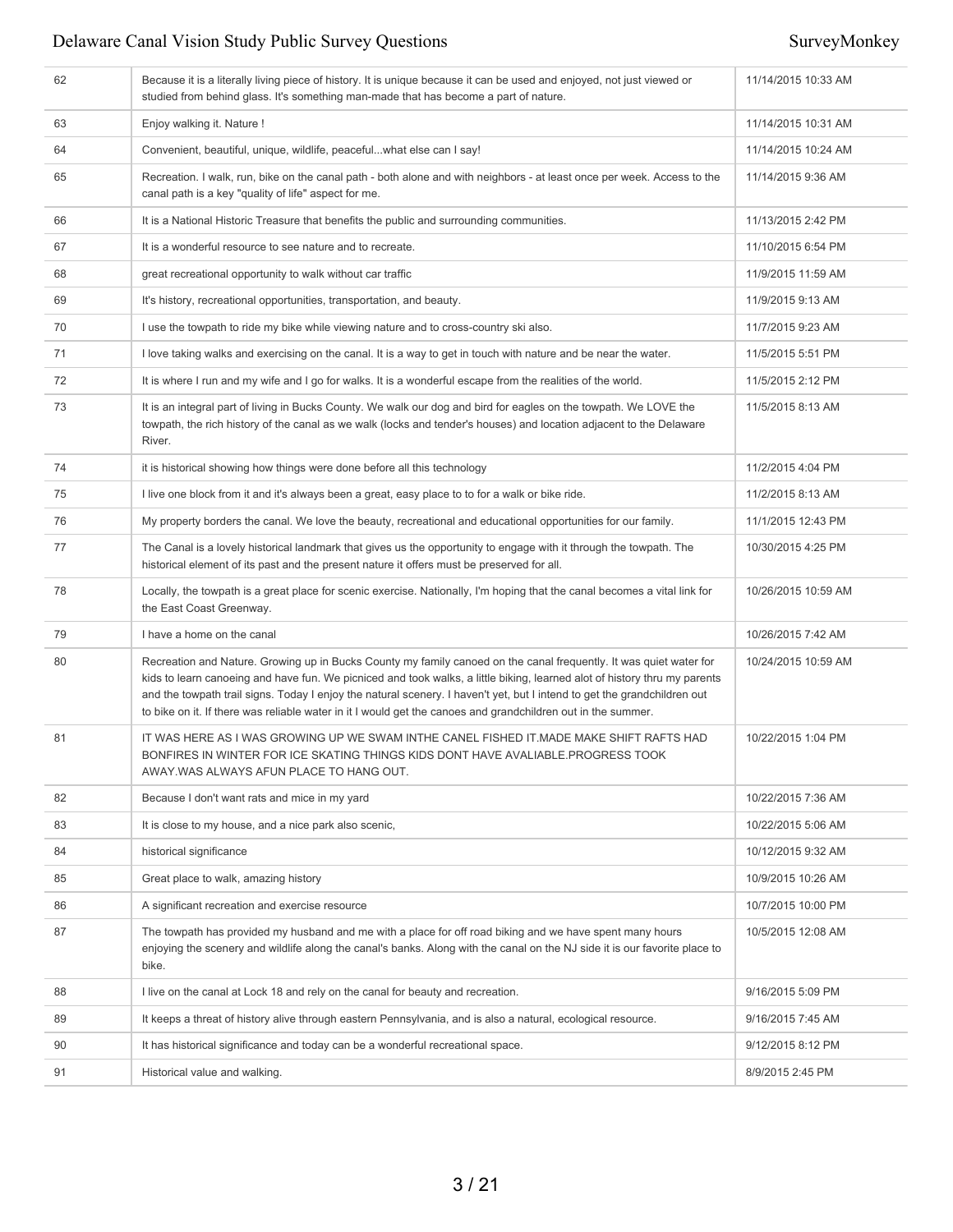# **Q2 How do you currently use the Canal?**

**Answered: 89 Skipped: 2**

| #  | <b>Responses</b>                                                                                                                                                                                                                                                           | <b>Date</b>         |
|----|----------------------------------------------------------------------------------------------------------------------------------------------------------------------------------------------------------------------------------------------------------------------------|---------------------|
| 1  | bike, walk                                                                                                                                                                                                                                                                 | 3/25/2016 4:21 PM   |
| 2  | hiking, typically 4-6 miles. Access sites bring me to new locations to explore along the Delaware River. I am partial to<br>locations where I can walk into a business center for a cup of tea.                                                                            | 1/19/2016 9:24 AM   |
| 3  | My family and I walk the trail, explore the locks, and canoe the prism when it's watered.                                                                                                                                                                                  | 1/13/2016 9:12 AM   |
| 4  | I bicycle on it for exercise and recreation. Also give tours to out of town guest along River Rd. It provides great views<br>and offers a history lesson.                                                                                                                  | 1/4/2016 12:39 PM   |
| 5  | I walk along the path. I use a pavilion in Hugh Moore Park for a large picnic each summer. I have been to the canal<br>museum and plan to take relatives there for a canal boat ride on their next visit.                                                                  | 1/4/2016 10:19 AM   |
| 6  | Excersise and communing with nature                                                                                                                                                                                                                                        | 1/2/2016 10:19 PM   |
| 7  | <b>Hiking</b>                                                                                                                                                                                                                                                              | 12/29/2015 12:46 PM |
| 8  | Hiking and biking.                                                                                                                                                                                                                                                         | 12/29/2015 9:07 AM  |
| 9  | Biking, waking running. Participating in the 165 challenge. I have participated in the musikfest 4 miler and the D&L 1/2<br>marathon. We also attended the ghost canal boat ride and walk at Hugh Moore park which the whole family enjoyed<br>and will do again next year | 12/28/2015 7:48 PM  |
| 10 | For walking and biking.                                                                                                                                                                                                                                                    | 12/28/2015 10:34 AM |
| 11 | Just for walking and the scenes                                                                                                                                                                                                                                            | 12/28/2015 9:09 AM  |
| 12 | Walking, fishing in spring                                                                                                                                                                                                                                                 | 12/13/2015 5:56 PM  |
| 13 | wildlife watching, canoeing, fishing walking                                                                                                                                                                                                                               | 12/12/2015 6:35 PM  |
| 14 | Walk and enjoying the nature and wildlife                                                                                                                                                                                                                                  | 12/10/2015 1:35 PM  |
| 15 | For exercise walks.                                                                                                                                                                                                                                                        | 12/8/2015 11:49 PM  |
| 16 | <b>Biking</b>                                                                                                                                                                                                                                                              | 12/7/2015 7:57 PM   |
| 17 | <b>Hiking</b>                                                                                                                                                                                                                                                              | 12/7/2015 10:16 AM  |
| 18 | wildlife viewing                                                                                                                                                                                                                                                           | 12/7/2015 10:09 AM  |
| 19 | walking trails, biking                                                                                                                                                                                                                                                     | 12/7/2015 9:21 AM   |
| 20 | Hiking, biking and kayaking                                                                                                                                                                                                                                                | 12/1/2015 7:48 AM   |
| 21 | As a way to connect to the various Delaware River towns as I ride bicycle along it. I also take my son for bicycle rides<br>along the canal.                                                                                                                               | 11/28/2015 9:56 PM  |
| 22 | Bike riding.                                                                                                                                                                                                                                                               | 11/24/2015 10:57 AM |
| 23 | Walking, bird watching, biking.                                                                                                                                                                                                                                            | 11/23/2015 8:29 PM  |
| 24 | Walking, skipping stones, picnic, to see wild life, etc                                                                                                                                                                                                                    | 11/23/2015 9:36 AM  |
| 25 | <b>Hiking</b>                                                                                                                                                                                                                                                              | 11/23/2015 8:50 AM  |
| 26 | Walking and biking on the towpath                                                                                                                                                                                                                                          | 11/23/2015 8:04 AM  |
| 27 | I walk the towpath and stare at a dry ditch, praying for water                                                                                                                                                                                                             | 11/20/2015 9:20 PM  |
| 28 | Bike riding and hiking                                                                                                                                                                                                                                                     | 11/19/2015 8:14 AM  |
| 29 | When there is water, i enjoy canoeing, paddle boating, kayaking, ice skating, ice hockey, etc.                                                                                                                                                                             | 11/17/2015 10:16 PM |
| 30 | Walking the towpath, nature watching                                                                                                                                                                                                                                       | 11/17/2015 6:14 PM  |
| 31 | Bird and other photography. All things nature.                                                                                                                                                                                                                             | 11/17/2015 3:37 PM  |
| 32 | Walking the towpath - which creates a unique 'back of house' view of the neighborhoods it pass through.                                                                                                                                                                    | 11/17/2015 1:37 PM  |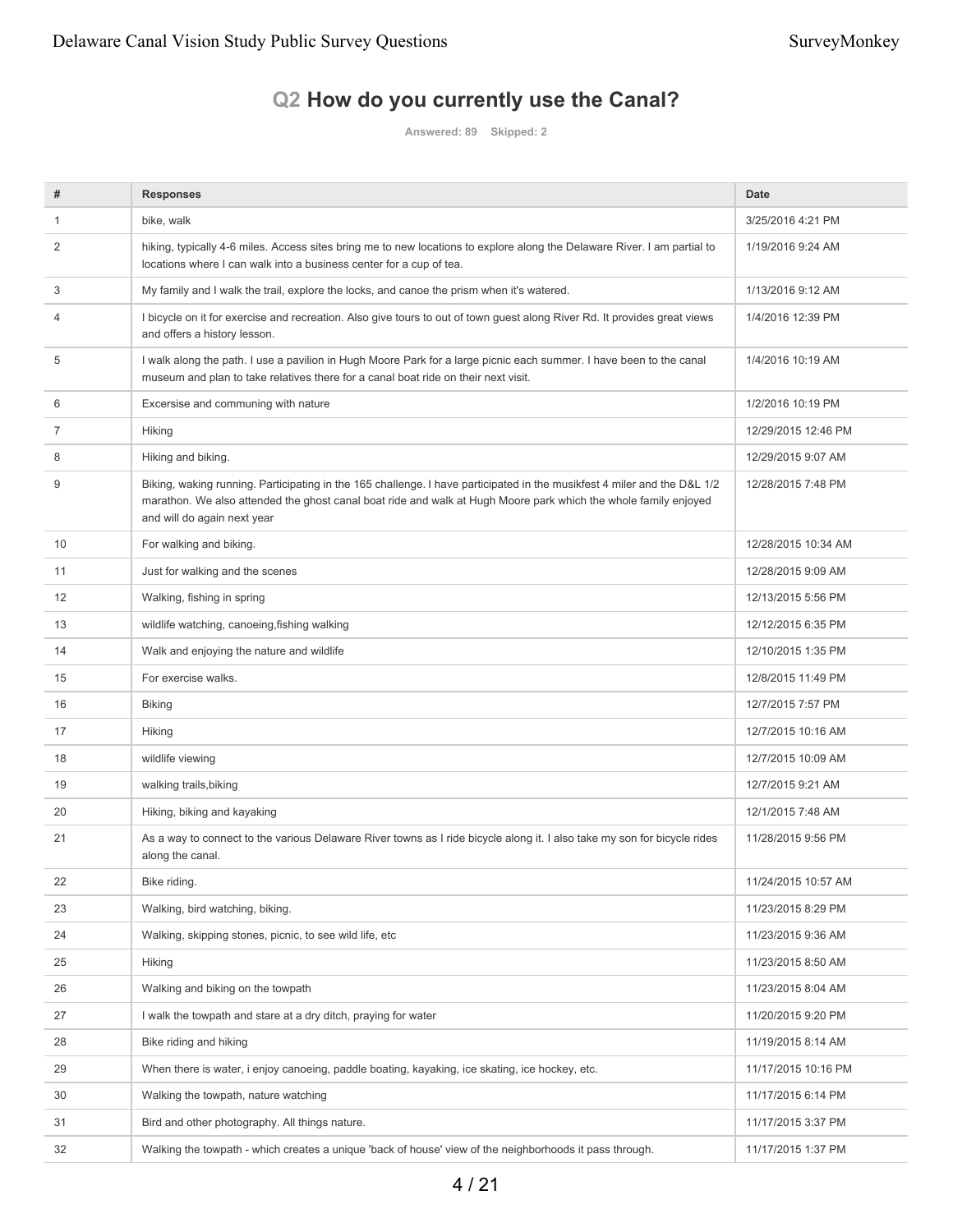| 33 | When I can get there. I live in Massachusetts.                                                                                                                                                                 | 11/17/2015 11:14 AM |
|----|----------------------------------------------------------------------------------------------------------------------------------------------------------------------------------------------------------------|---------------------|
| 34 | Walking/ biking                                                                                                                                                                                                | 11/17/2015 10:15 AM |
| 35 | As a tourist attraction -- for long distance walking/hiking As a green retreat and for botanical, bird and insect watching<br>interest.                                                                        | 11/17/2015 7:11 AM  |
| 36 | <b>Bike and Hike</b>                                                                                                                                                                                           | 11/17/2015 5:35 AM  |
| 37 | Walk my dog there every day                                                                                                                                                                                    | 11/16/2015 9:33 PM  |
| 38 | We usually bike the entire length each riding season (we do it in sections - not all at the same time). We always stop<br>at various places of business along the canal.                                       | 11/16/2015 8:29 PM  |
| 39 | Recreation                                                                                                                                                                                                     | 11/16/2015 4:51 PM  |
| 40 | I walk along the canal and bike portions of it nearly every day.                                                                                                                                               | 11/16/2015 2:47 PM  |
| 41 | Very often. For walks, running and biking, and to bring my relatives with me to spend quality time                                                                                                             | 11/16/2015 9:17 AM  |
| 42 | Walking, hiking, fishing, photography, enjoying nature I am also planning on getting a canoe.                                                                                                                  | 11/16/2015 8:57 AM  |
| 43 | Biking along the towpath                                                                                                                                                                                       | 11/16/2015 8:25 AM  |
| 44 | Frequent walks, with and without our dog, occasional bike trips. We explore different areas.                                                                                                                   | 11/16/2015 8:21 AM  |
| 45 | We ride our bikes and walk the towpath.                                                                                                                                                                        | 11/16/2015 8:18 AM  |
| 46 | I hike it many, many times. I have biked it, I have canoed it, and I have done an end-to-end hike.                                                                                                             | 11/16/2015 8:06 AM  |
| 47 | Walk, jog, and bike.                                                                                                                                                                                           | 11/15/2015 7:13 PM  |
| 48 | Bike to washingtons crossing from Yardley train station. Also train station to Morrisville. Just me orthewhole family.<br>Much safer than the main road.                                                       | 11/15/2015 11:52 AM |
| 49 | Running, Biking, Walking, Photography, Bird-watching. I moderate a photo project called Friends on the Towpath, that<br>is centered on the connections, between people and nature, that occur along the canal. | 11/14/2015 11:10 PM |
| 50 | Walking, biking, birding                                                                                                                                                                                       | 11/14/2015 9:08 PM  |
| 51 | Walking and biking on towpath. Canoeing when water is cleaner. Sitting by it while I read a good book.                                                                                                         | 11/14/2015 3:56 PM  |
| 52 | Running, biking and walking                                                                                                                                                                                    | 11/14/2015 3:39 PM  |
| 53 | Don't                                                                                                                                                                                                          | 11/14/2015 2:31 PM  |
| 54 | Mostly biking                                                                                                                                                                                                  | 11/14/2015 12:25 PM |
| 55 | Running and walking                                                                                                                                                                                            | 11/14/2015 11:27 AM |
| 56 | Take walks                                                                                                                                                                                                     | 11/14/2015 11:26 AM |
| 57 | Walking                                                                                                                                                                                                        | 11/14/2015 11:16 AM |
| 58 | Several times per year. A few times a year to fish; sometimes to walk it for exercise.                                                                                                                         | 11/14/2015 11:04 AM |
| 59 | Fishing, riding                                                                                                                                                                                                | 11/14/2015 10:47 AM |
| 60 | Yes                                                                                                                                                                                                            | 11/14/2015 10:34 AM |
| 61 | Walking biking                                                                                                                                                                                                 | 11/14/2015 10:32 AM |
| 62 | Walk, bike and monitor activity from my house which overlooks the canal (yep - I am more than lucky)                                                                                                           | 11/14/2015 10:25 AM |
| 63 | Walk, run, bike. For exercise, to visit with neighbors, to clear my mind.                                                                                                                                      | 11/14/2015 9:36 AM  |
| 64 | Frequently walk and run along the canal towpath                                                                                                                                                                | 11/13/2015 2:45 PM  |
| 65 | Hiking, walking, biking and bird watching. I especially enjoy seeing so many eagles along the river as I use the<br>towpath. Spotting an eagle is becoming the norm instead of a rarity.                       | 11/10/2015 6:55 PM  |
| 66 | Very often                                                                                                                                                                                                     | 11/9/2015 11:59 AM  |
| 67 | Bike, walk, kayak,                                                                                                                                                                                             | 11/9/2015 9:13 AM   |
| 68 | Bike, cross-country ski and view nature                                                                                                                                                                        | 11/7/2015 9:24 AM   |
| 69 | I take walks by myself, with my dog, or with my partner. Sometimes I go for a jog.                                                                                                                             | 11/5/2015 5:52 PM   |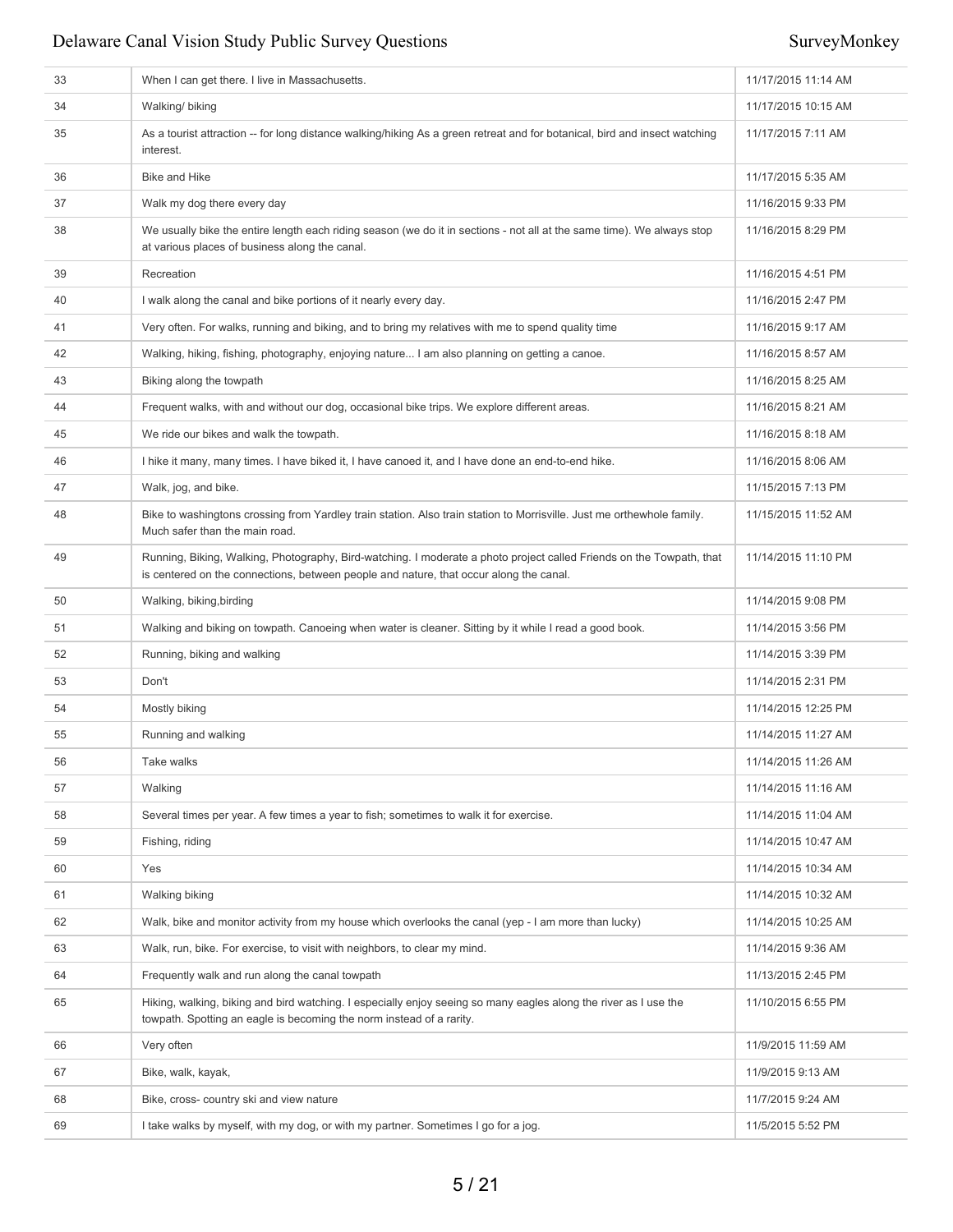| 70 | Exercise on the towpath                                                                                                                                                                                                                                                  | 11/5/2015 2:12 PM   |
|----|--------------------------------------------------------------------------------------------------------------------------------------------------------------------------------------------------------------------------------------------------------------------------|---------------------|
| 71 | Dog walking and birding, most notably for nesting eagles in winter. I once cycled the entire length over two days.                                                                                                                                                       | 11/5/2015 8:14 AM   |
| 72 | visit it                                                                                                                                                                                                                                                                 | 11/2/2015 4:04 PM   |
| 73 | For recreation, and "transportation" (I can get to a park off the towpath and that's much easier than driving there during<br>an event)                                                                                                                                  | 11/2/2015 8:14 AM   |
| 74 | Walk, bike ride, walk dogs and enjoy looking at the canal from our house.                                                                                                                                                                                                | 11/1/2015 12:44 PM  |
| 75 | I live in New Hope Borough, right on the towpath and use it to walk my dog, ride my bike, interact with nature and the<br>wildlife as well as walk into town.                                                                                                            | 10/30/2015 4:26 PM  |
| 76 | Bicycle rides and visitor tours                                                                                                                                                                                                                                          | 10/26/2015 11:00 AM |
| 77 | I use the towpath for hiking and biking                                                                                                                                                                                                                                  | 10/26/2015 7:43 AM  |
| 78 | Walking.                                                                                                                                                                                                                                                                 | 10/24/2015 11:00 AM |
| 79 | JUST LIKE TO WALK THE TOWPATH.                                                                                                                                                                                                                                           | 10/22/2015 1:05 PM  |
| 80 | I walk everyday on it                                                                                                                                                                                                                                                    | 10/22/2015 7:36 AM  |
| 81 | Walks and recreation bike rides                                                                                                                                                                                                                                          | 10/22/2015 5:06 AM  |
| 82 | I do not                                                                                                                                                                                                                                                                 | 10/12/2015 9:32 AM  |
| 83 | walking                                                                                                                                                                                                                                                                  | 10/9/2015 10:26 AM  |
| 84 | Bicycle travel and scenic tourist route for out of town guest                                                                                                                                                                                                            | 10/7/2015 10:01 PM  |
| 85 | We use the canal mainly for biking.                                                                                                                                                                                                                                      | 10/5/2015 12:08 AM  |
| 86 | We use the towpath for biking and walking.                                                                                                                                                                                                                               | 9/16/2015 5:10 PM   |
| 87 | Not at all since it is empty in Upper Black Eddy. It has been more than a decade since we have been able to kayak in<br>it or watch wildlife or even walk or bike the towpath because years of engineering neglect have left it vulnerable to<br>every kind of disaster. | 9/16/2015 7:46 AM   |
| 88 | Walking path                                                                                                                                                                                                                                                             | 9/12/2015 8:12 PM   |
| 89 | Walking and entertaining our house guests.                                                                                                                                                                                                                               | 8/9/2015 2:48 PM    |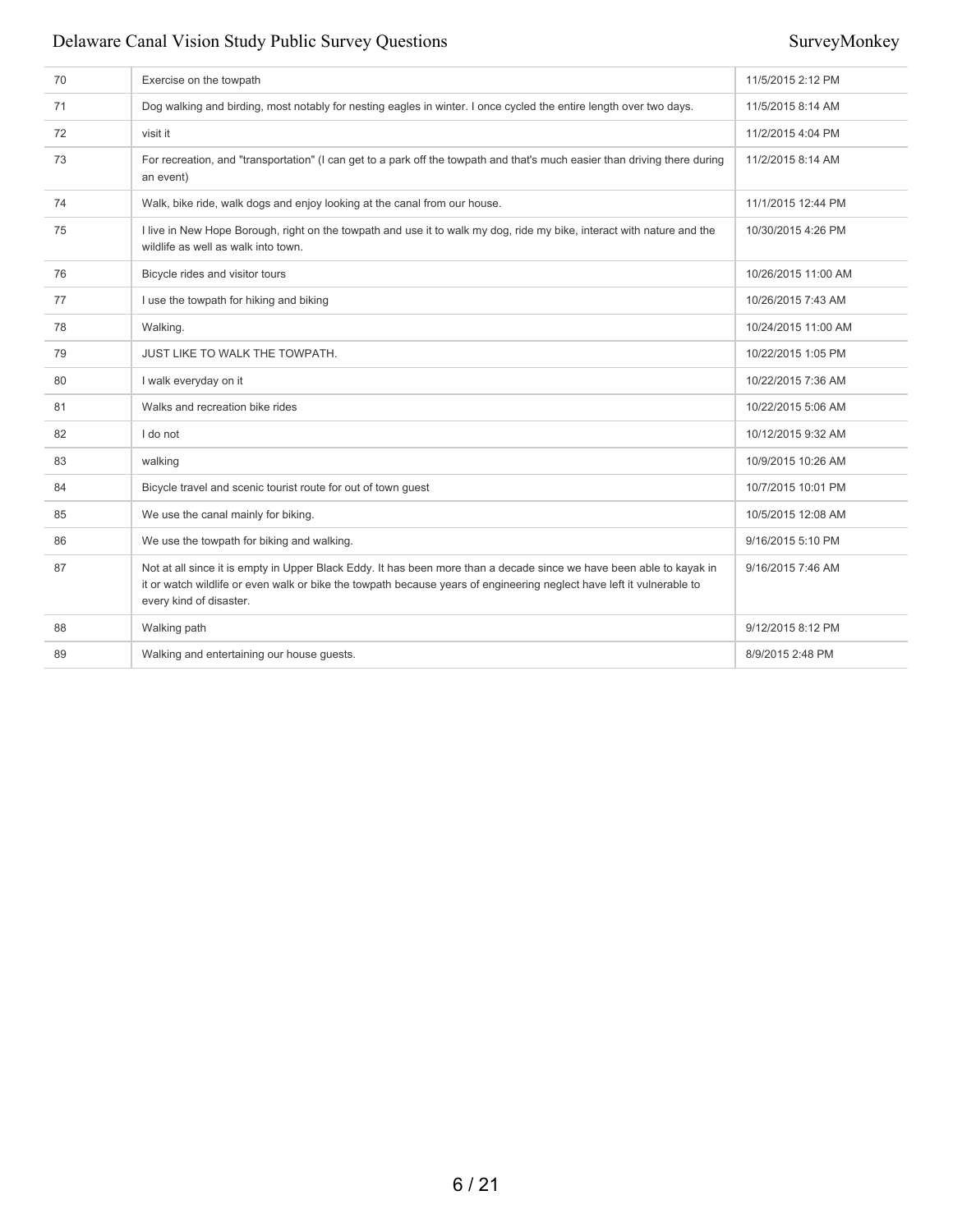# **Q3 Who uses the Canal and who doesn't?**

**Answered: 82 Skipped: 9**

| #  | <b>Responses</b>                                                                                                                                                                                       | <b>Date</b>         |
|----|--------------------------------------------------------------------------------------------------------------------------------------------------------------------------------------------------------|---------------------|
| -1 | My whole family.                                                                                                                                                                                       | 3/25/2016 4:21 PM   |
| 2  | I see white middle class users: families, couples singles. Many bikes, walkers, and a few times even a kayaker.                                                                                        | 1/19/2016 9:25 AM   |
| 3  | I have seen a nice mix of people on it. The Northampton County section isn't particularly ADA-compliant.                                                                                               | 1/13/2016 9:13 AM   |
| 4  | Outdoor people use the canal. Indoor people do not use the canal.                                                                                                                                      | 1/4/2016 12:40 PM   |
| 5  | Lots of people use the canal. Mainly, I see people, families and individuals, walking and biking. I also see people<br>fishing. I see many families using the picnic tables and pavilions in the park. | 1/4/2016 10:21 AM   |
| 6  | Locales use the canal more visitors should be told about it. Maybe doing races along the canal to bring new people to<br>the canal.                                                                    | 1/2/2016 10:20 PM   |
| 7  | Everyone should use it as it is an asset to everyone. I would assume those folks who have no interest in getting<br>outdoors and enjoying the beauty around them don't use it.                         | 12/29/2015 9:08 AM  |
| 8  | Outdoorsy people use it, people interested in history, bikers, runners, walkers, fisherman. I guess people who don't<br>use may not know about what it all has to offer.                               | 12/28/2015 7:48 PM  |
| 9  | Active people, runners, walkers, bikers. Unfortunately trouble makers, the homeless and kids who throw parties at<br>night use the trail. Most of the community doesn't take advantage of the trail.   | 12/28/2015 10:36 AM |
| 10 | My husband and I use it                                                                                                                                                                                | 12/28/2015 9:09 AM  |
| 11 | Dah                                                                                                                                                                                                    | 12/13/2015 5:57 PM  |
| 12 | do not know                                                                                                                                                                                            | 12/12/2015 6:36 PM  |
| 13 | Everyone I know uses it in one way or another                                                                                                                                                          | 12/10/2015 1:36 PM  |
| 14 | This question makes no sense. Who uses? People, deer, birds, fish, other animals. Who does't? same as those who<br>use it.                                                                             | 12/8/2015 11:51 PM  |
| 15 | Active adults and families use it. Couch potatoes do not.                                                                                                                                              | 12/7/2015 7:58 PM   |
| 16 | Walkers, bicyclists, naturalists.                                                                                                                                                                      | 12/7/2015 10:17 AM  |
| 17 | N/A                                                                                                                                                                                                    | 12/7/2015 10:11 AM  |
| 18 | Good question, don't have an answer                                                                                                                                                                    | 12/7/2015 9:22 AM   |
| 19 | All members of my family do                                                                                                                                                                            | 12/1/2015 7:49 AM   |
| 20 | It seems to me that all ages use the canal. I regularly see young families, senior citizens and all ages in between either<br>walking or riding bikes along it.                                        | 11/28/2015 9:58 PM  |
| 21 | My entire family uses it.                                                                                                                                                                              | 11/24/2015 10:57 AM |
| 22 | We all do.                                                                                                                                                                                             | 11/23/2015 8:29 PM  |
| 23 | Active people use the canal. Ignorant people do not.                                                                                                                                                   | 11/23/2015 9:36 AM  |
| 24 | I have all types and ages of people on the towpath.                                                                                                                                                    | 11/23/2015 8:50 AM  |
| 25 | Everyone uses the canal.                                                                                                                                                                               | 11/20/2015 9:21 PM  |
| 26 | Casual bikers and hikers                                                                                                                                                                               | 11/19/2015 8:14 AM  |
| 27 | Don't understand this question, sorry!                                                                                                                                                                 | 11/17/2015 10:16 PM |
| 28 | ???                                                                                                                                                                                                    | 11/17/2015 6:14 PM  |
| 29 | Walkers, runners, bikers, nature nuts use the canal. No motorized vehicles! No drones!                                                                                                                 | 11/17/2015 3:40 PM  |
| 30 | I see walkers, bikers, runners, dog walkers, but this of course only happens on the towpath. The actual canal is<br>unusable.                                                                          | 11/17/2015 1:38 PM  |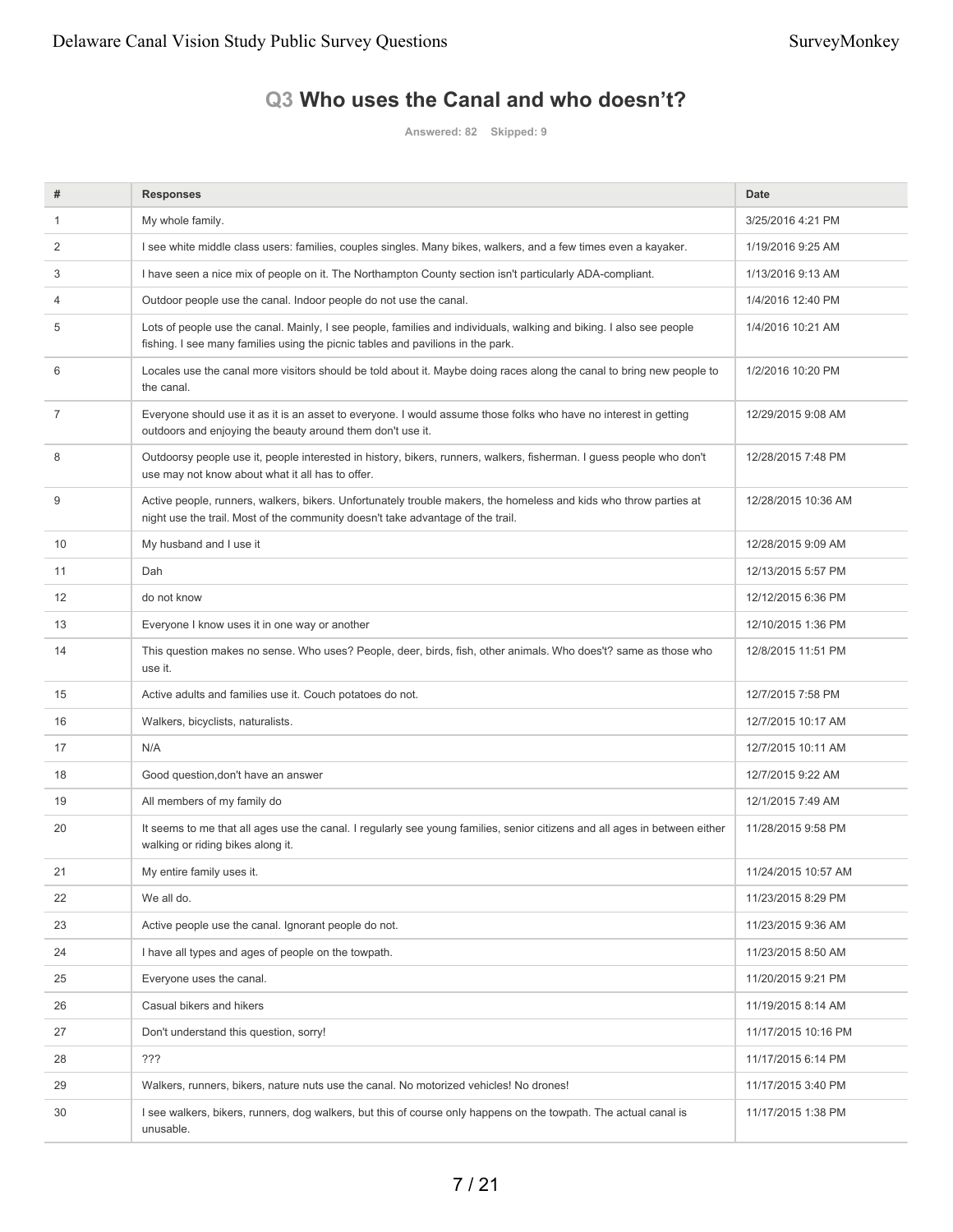| 31 | Don't know.                                                                                                                                                                                                                                                                                                                                                                                                                                                                                                                                                                                                               | 11/17/2015 11:14 AM |
|----|---------------------------------------------------------------------------------------------------------------------------------------------------------------------------------------------------------------------------------------------------------------------------------------------------------------------------------------------------------------------------------------------------------------------------------------------------------------------------------------------------------------------------------------------------------------------------------------------------------------------------|---------------------|
| 32 | I think everyone uses it to some degree - I am not sure who specifically doesn't.                                                                                                                                                                                                                                                                                                                                                                                                                                                                                                                                         | 11/17/2015 10:16 AM |
| 33 | Locals walking their dogs seem to be a primary user group; some people also use it for long distance walking or<br>running or cycling. I'm not aware that many others use the canal for much else.                                                                                                                                                                                                                                                                                                                                                                                                                        | 11/17/2015 7:12 AM  |
| 34 | I could be glib and say Smart People use it and Ignorant People do not. Based upon the parking lots near the canal, I<br>assume that more than in immediate neighbors use the canal towpath, especially during fishing season.                                                                                                                                                                                                                                                                                                                                                                                            | 11/17/2015 5:37 AM  |
| 35 | People how appreciate the outdoors, history and try to keep somewhat physically fit use the canal. Couch potatoes do<br>not                                                                                                                                                                                                                                                                                                                                                                                                                                                                                               | 11/16/2015 8:30 PM  |
| 36 | Everyone who lives along the canal, spends time on the Delaware, families walking, bikers, hikers, local restaurants,<br>tourists, and students use the Canal. Most of the people in Texas don't use the Canal.                                                                                                                                                                                                                                                                                                                                                                                                           | 11/16/2015 4:57 PM  |
| 37 | Everyone I know in the community uses it                                                                                                                                                                                                                                                                                                                                                                                                                                                                                                                                                                                  | 11/16/2015 2:47 PM  |
| 38 | N/A                                                                                                                                                                                                                                                                                                                                                                                                                                                                                                                                                                                                                       | 11/16/2015 9:17 AM  |
| 39 | Moms and kids, young and old people trying to stay healthy all use it. Fishermen use it. Weekened tourists use it. If<br>there were more playgrounds installed (skate park, designated skating areas in winter, etc.) perhaps more children<br>and teens would use it. Small concert venues (like the one in Easton or Wi-Hi-Tuck) would work well for communities<br>to hold events in the canal park. Purchases of adjacent properties would expand the park's usefulness for all--like the<br>old papermill property from the canal viaduct on Cooks Creek. I can't think of any one group that doesn't use the canal. | 11/16/2015 9:02 AM  |
| 40 | people who like to be outdoors and those who don't                                                                                                                                                                                                                                                                                                                                                                                                                                                                                                                                                                        | 11/16/2015 8:26 AM  |
| 41 | In our section, many bicyclers, often from out of town. Local outdoors-oriented people, including some hunters. Don't<br>see a lot of young people unless part of a family outing.                                                                                                                                                                                                                                                                                                                                                                                                                                        | 11/16/2015 8:23 AM  |
| 42 | Those who are looking for a longer walk/bike ride typically use the canal. Shorter walks are probably not users.                                                                                                                                                                                                                                                                                                                                                                                                                                                                                                          | 11/16/2015 8:19 AM  |
| 43 | From what I see, everyone uses it! Young and old, hikers, walkers, runners. Bikers, alone and biking groups. Dog<br>walkers. I have seen handicapped people on the towpath. Kayakers, boaters, ice skaters!                                                                                                                                                                                                                                                                                                                                                                                                               | 11/16/2015 8:07 AM  |
| 44 | My whole family uses the canal in one way or another.                                                                                                                                                                                                                                                                                                                                                                                                                                                                                                                                                                     | 11/15/2015 7:13 PM  |
| 45 | Whole family does. Some Yardley friends live to far away from it to walk on it.                                                                                                                                                                                                                                                                                                                                                                                                                                                                                                                                           | 11/15/2015 11:53 AM |
| 46 | Anyone uses the canal! I meet folks of all ages along the canal. I will say that I actually see/meet more older<br>individuals (45+) than I see younger individuals (<25).                                                                                                                                                                                                                                                                                                                                                                                                                                                | 11/14/2015 11:11 PM |
| 47 | Don't understand this question                                                                                                                                                                                                                                                                                                                                                                                                                                                                                                                                                                                            | 11/14/2015 9:09 PM  |
| 48 | People who enjoy nature and exercise use it Laxy people don't use it.                                                                                                                                                                                                                                                                                                                                                                                                                                                                                                                                                     | 11/14/2015 3:57 PM  |
| 49 | Mostly locals                                                                                                                                                                                                                                                                                                                                                                                                                                                                                                                                                                                                             | 11/14/2015 3:40 PM  |
| 50 | Do not                                                                                                                                                                                                                                                                                                                                                                                                                                                                                                                                                                                                                    | 11/14/2015 2:31 PM  |
| 51 | Locals regulars occasionally others                                                                                                                                                                                                                                                                                                                                                                                                                                                                                                                                                                                       | 11/14/2015 12:26 PM |
| 52 | Many families and local people use the canal for walking, running and biking.                                                                                                                                                                                                                                                                                                                                                                                                                                                                                                                                             | 11/14/2015 11:36 AM |
| 53 | everyone i know uses it in one way or another                                                                                                                                                                                                                                                                                                                                                                                                                                                                                                                                                                             | 11/14/2015 11:27 AM |
| 54 | Uses: People who enjoy fishing close to home. People who use it for recreation and exercise. Kids who want to hide<br>and smoke/drink under the railroad bridge. Who doesn't: People who are afraid of getting their windows smashed out<br>at the Yardley/Black Rock parking area. People (women) who are afraid of being attacked while walking alone on<br>some of the more remote areas.                                                                                                                                                                                                                              | 11/14/2015 11:06 AM |
| 55 | Everyone uses it                                                                                                                                                                                                                                                                                                                                                                                                                                                                                                                                                                                                          | 11/14/2015 10:47 AM |
| 56 | Too broad of a question for me to have an opinion.                                                                                                                                                                                                                                                                                                                                                                                                                                                                                                                                                                        | 11/14/2015 10:34 AM |
| 57 | Huh?                                                                                                                                                                                                                                                                                                                                                                                                                                                                                                                                                                                                                      | 11/14/2015 10:32 AM |
| 58 | Everyone I know uses it (lower makefield)                                                                                                                                                                                                                                                                                                                                                                                                                                                                                                                                                                                 | 11/14/2015 10:26 AM |
| 59 | My view. Active people and families.                                                                                                                                                                                                                                                                                                                                                                                                                                                                                                                                                                                      | 11/14/2015 9:37 AM  |
| 60 | People who enjoy the natural beauty and historic significance                                                                                                                                                                                                                                                                                                                                                                                                                                                                                                                                                             | 11/13/2015 2:47 PM  |
| 61 | People who enjoy the outdoors use it. People who do not want to ride bikes on the road use it. People who do not<br>enjoy nature do not use it.                                                                                                                                                                                                                                                                                                                                                                                                                                                                           | 11/10/2015 6:56 PM  |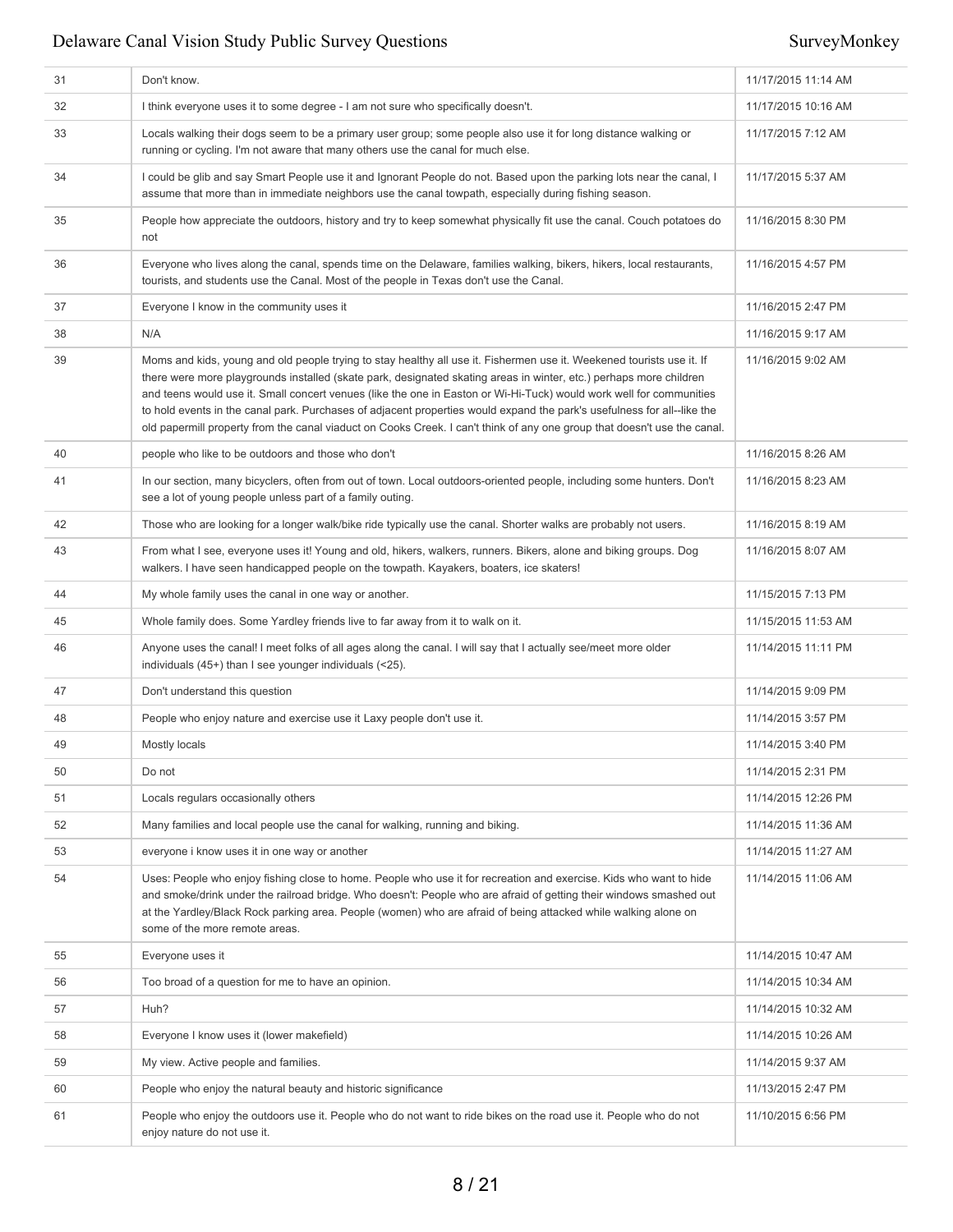| 62 | I would hope everyone use the canal                                                                                                                                                                                                     | 11/9/2015 12:00 PM  |
|----|-----------------------------------------------------------------------------------------------------------------------------------------------------------------------------------------------------------------------------------------|---------------------|
| 63 | Active people of all ages use it                                                                                                                                                                                                        | 11/9/2015 9:14 AM   |
| 64 | Outdoor enthuiasts. We are gling to purchase light kayaks soon                                                                                                                                                                          | 11/7/2015 9:25 AM   |
| 65 | There are many different kinds of people who use the canal.                                                                                                                                                                             | 11/5/2015 5:53 PM   |
| 66 | People who want to exercise or just get out and enjoy nature use it. Lazy homebodies do not use it.                                                                                                                                     | 11/5/2015 2:13 PM   |
| 67 | We use the stretch between the county line and Point Pleasant most weekends. Users are about evenly split between<br>cyclists and walkers. We see boy scout troops, families, couples and singles of all ages both cycling and walking. | 11/5/2015 8:18 AM   |
| 68 | many people to walk, ride bikes                                                                                                                                                                                                         | 11/2/2015 4:04 PM   |
| 69 | Everyone in our house and all of our guests love it.                                                                                                                                                                                    | 11/1/2015 12:44 PM  |
| 70 | Residents of the towns adjacent to the Canal and visitors of all kinds utilize the Canal as well as all the wonderful<br>wildlife and nature.                                                                                           | 10/30/2015 4:27 PM  |
| 71 | Users are those who enjoy history, scenery and exercise and non-users are those who don't                                                                                                                                               | 10/26/2015 11:01 AM |
| 72 | My husband and I                                                                                                                                                                                                                        | 10/26/2015 7:43 AM  |
| 73 | PEOPLE FISH CANOE.                                                                                                                                                                                                                      | 10/22/2015 1:06 PM  |
| 74 | Some people do some people don't but I do                                                                                                                                                                                               | 10/22/2015 7:37 AM  |
| 75 | Family's picnics bike riding feed ducks and fishing                                                                                                                                                                                     | 10/22/2015 5:07 AM  |
| 76 | Not many people below Yardley use the canal                                                                                                                                                                                             | 10/12/2015 9:33 AM  |
| 77 | I use the towpath not the canal                                                                                                                                                                                                         | 10/7/2015 10:02 PM  |
| 78 | We have seen many people biking, jogging, walking their dogs and birding. I would imagine also that local people<br>might use it to get from one particular place to another.                                                           | 10/5/2015 12:09 AM  |
| 79 | No one can use the canal unless there is water in it. Bikers, horse riders and hikers use the towpath.                                                                                                                                  | 9/16/2015 5:10 PM   |
| 80 | Everyone from near and far could use it, mostly for hiking and bicycling. Now few people do, in part because there is<br>no public parking and few points of access.                                                                    | 9/16/2015 7:48 AM   |
| 81 | People who just drive past and don't notice their surroundings probably would not care about the canal.                                                                                                                                 | 9/12/2015 8:13 PM   |
| 82 | Our entire family and friends.                                                                                                                                                                                                          | 8/9/2015 2:48 PM    |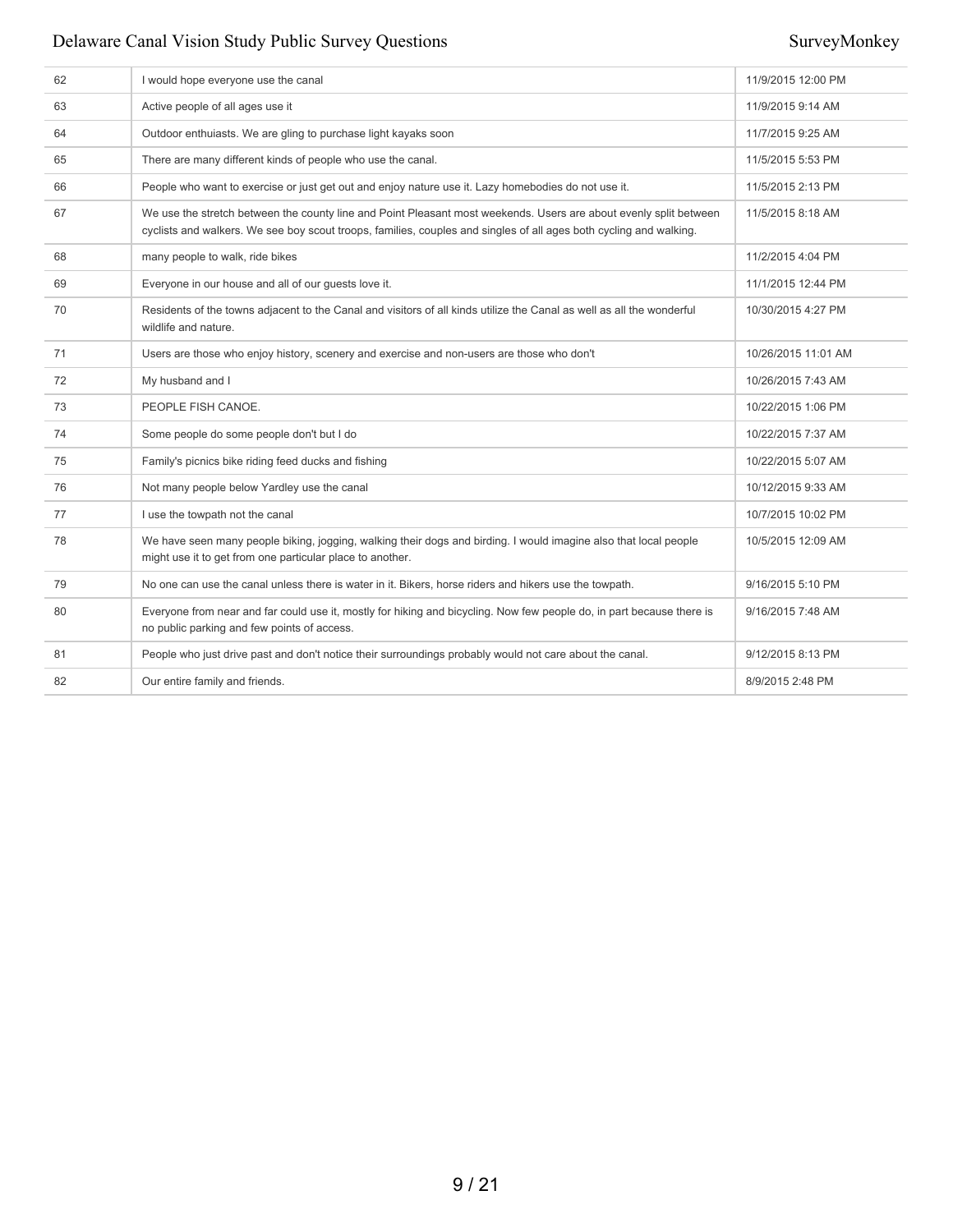# **Q4 What are the obstacles to using the Canal?**

**Answered: 80 Skipped: 11**

| #  | <b>Responses</b>                                                                                                                                                                                                                                                                                                                                                                                                                                             | <b>Date</b>         |
|----|--------------------------------------------------------------------------------------------------------------------------------------------------------------------------------------------------------------------------------------------------------------------------------------------------------------------------------------------------------------------------------------------------------------------------------------------------------------|---------------------|
|    | The "water" portion is constantly blocked by fallen trees. Sometimes too shallow to canoe. Would be great if this was<br>alleviated.                                                                                                                                                                                                                                                                                                                         | 3/25/2016 4:22 PM   |
| 2  | Except for the washouts, generally there are no obstacles that I found.                                                                                                                                                                                                                                                                                                                                                                                      | 1/19/2016 9:26 AM   |
| 3  | Time, handicapped accessibility.                                                                                                                                                                                                                                                                                                                                                                                                                             | 1/13/2016 9:13 AM   |
| 4  | Obstructions between the Bristol and Morrisville segment of the canal.                                                                                                                                                                                                                                                                                                                                                                                       | 1/4/2016 12:41 PM   |
| 5  | Some portions of the path along the path are eroded after flooding and bad storms. That is the biggest obstacle.                                                                                                                                                                                                                                                                                                                                             | 1/4/2016 10:21 AM   |
| 6  | Access points and parking                                                                                                                                                                                                                                                                                                                                                                                                                                    | 1/2/2016 10:21 PM   |
| 7  | Filled in sections and railway & highway crossings on fills.                                                                                                                                                                                                                                                                                                                                                                                                 | 12/29/2015 12:47 PM |
| 8  | Lack of sufficient parking at certain areas. And lack of bathroom facilities along certain stretches of the canal.                                                                                                                                                                                                                                                                                                                                           | 12/29/2015 9:09 AM  |
| 9  | Safety concerns. Allentown has a bad rep so I don't use the trail in that area                                                                                                                                                                                                                                                                                                                                                                               | 12/28/2015 7:48 PM  |
| 10 | No easy access, docks etc. to river access. Trail is crushed stone, making it hard to traverse. Canal is full of leaves,<br>trash, trees and obstacles. Canal is not deep enough to kayak and canoe on in certain parts.                                                                                                                                                                                                                                     | 12/28/2015 10:38 AM |
| 11 | None                                                                                                                                                                                                                                                                                                                                                                                                                                                         | 12/13/2015 5:57 PM  |
| 12 | not being able to cycle the entire lenth                                                                                                                                                                                                                                                                                                                                                                                                                     | 12/12/2015 6:37 PM  |
| 13 | In Morrisville (where I live) there a as few places where the towpath is blocked by the railroad tracks and bridges                                                                                                                                                                                                                                                                                                                                          | 12/10/2015 1:39 PM  |
| 14 | None                                                                                                                                                                                                                                                                                                                                                                                                                                                         | 12/8/2015 11:51 PM  |
| 15 | Closures for construction are often inaccurately listed.                                                                                                                                                                                                                                                                                                                                                                                                     | 12/7/2015 7:59 PM   |
| 16 | lack of water, elevated road and railroad crossings                                                                                                                                                                                                                                                                                                                                                                                                          | 12/7/2015 10:18 AM  |
| 17 | Many sections are becoming too crowded.                                                                                                                                                                                                                                                                                                                                                                                                                      | 12/7/2015 10:12 AM  |
| 18 | maintenance in some areas                                                                                                                                                                                                                                                                                                                                                                                                                                    | 12/7/2015 9:22 AM   |
| 19 | Some trailhead parking lots are small. Plus the section through Allentown to Cementon needs to be completed                                                                                                                                                                                                                                                                                                                                                  | 12/1/2015 7:50 AM   |
| 20 | Limited access in certain areas, but if you know where the access points are it's not really a big hindrance.                                                                                                                                                                                                                                                                                                                                                | 11/28/2015 9:59 PM  |
| 21 | Safe parking for access points. The towpath could be just a little wider in some spots for joint use by bikers, runners<br>and walkers.                                                                                                                                                                                                                                                                                                                      | 11/24/2015 10:58 AM |
| 22 | I like it as it is but need to make sure the water is clean and invasive vegetation is controlled.                                                                                                                                                                                                                                                                                                                                                           | 11/23/2015 8:30 PM  |
| 23 | Getting there with your gear                                                                                                                                                                                                                                                                                                                                                                                                                                 | 11/23/2015 9:36 AM  |
| 24 | Not enough people know about it, and the joys of a day on the towpath. Better parking. More services.                                                                                                                                                                                                                                                                                                                                                        | 11/23/2015 8:51 AM  |
| 25 | Bike lane access to the canal. I live about a mile away from the canal and I have to put my bike on a bike rack on my<br>car, drive one mile, park and then take my bike off the rack. I live off of Woodside Road in Lower Makefield township.<br>There is a fantastic path along a majority of Woodside Road, but it stops about 1/2 mile short of Taylorsville Road and<br>doesn't connect or provide access of riding my bike directly to the canal path | 11/19/2015 8:20 AM  |
| 26 | Lack of water.                                                                                                                                                                                                                                                                                                                                                                                                                                               | 11/17/2015 6:15 PM  |
| 27 | None.                                                                                                                                                                                                                                                                                                                                                                                                                                                        | 11/17/2015 3:40 PM  |
| 28 | There's no water!!! and no access.                                                                                                                                                                                                                                                                                                                                                                                                                           | 11/17/2015 1:40 PM  |
| 29 | Sections that impede continuity.                                                                                                                                                                                                                                                                                                                                                                                                                             | 11/17/2015 11:15 AM |
| 30 | Perhaps some don't know much about it?                                                                                                                                                                                                                                                                                                                                                                                                                       | 11/17/2015 10:16 AM |
| 31 | Marketing of it as a regional and even potentially national recreational resource.                                                                                                                                                                                                                                                                                                                                                                           | 11/17/2015 7:13 AM  |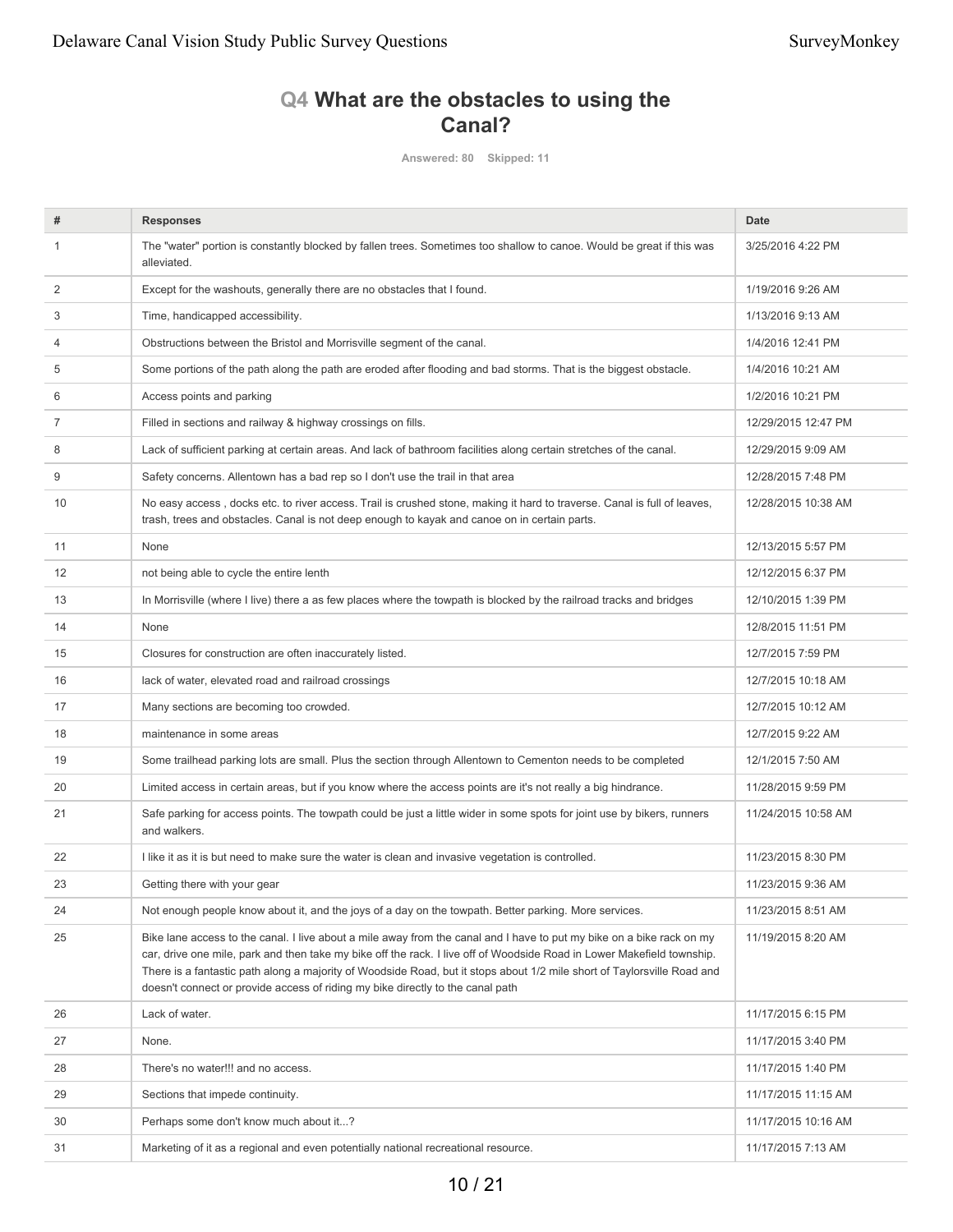| 32 | Because I know and use my access points, none.                                                                                                                                                                                                                                                                                                                                                  | 11/17/2015 5:38 AM  |
|----|-------------------------------------------------------------------------------------------------------------------------------------------------------------------------------------------------------------------------------------------------------------------------------------------------------------------------------------------------------------------------------------------------|---------------------|
| 33 | Often "empty" which brings the Mosquitos -                                                                                                                                                                                                                                                                                                                                                      | 11/16/2015 9:33 PM  |
| 34 | Very few - sometimes the sections that are closed for repair deter us.                                                                                                                                                                                                                                                                                                                          | 11/16/2015 8:31 PM  |
| 35 | It is empty and collapsing in places. Some areas are run thru private property. Some areas have no public access or<br>places to park safely.                                                                                                                                                                                                                                                   | 11/16/2015 5:01 PM  |
| 36 | none except that some spots have breaks in them                                                                                                                                                                                                                                                                                                                                                 | 11/16/2015 2:47 PM  |
| 37 | I have no find one I think it's perfect, just keep the good work                                                                                                                                                                                                                                                                                                                                | 11/16/2015 9:18 AM  |
| 38 | Boat access to the Delaware, not enough parking in places, not enough rest rooms, lighting for evening events, larger<br>picnic areas, and I really think (as a fund raising effort) the Canal should start licensing vendors in spots along the<br>canal to attract people---hot dogs, ice cream, crepes, food trucks, etc this would gain income and draw more people<br>in to use the canal. | 11/16/2015 9:05 AM  |
| 39 | the surface of the path in some places is difficult to ride                                                                                                                                                                                                                                                                                                                                     | 11/16/2015 8:27 AM  |
| 40 | Don't really see any.                                                                                                                                                                                                                                                                                                                                                                           | 11/16/2015 8:25 AM  |
| 41 | I know there are a few obstructions that prevent users for staying on the canal path in the lower part of Bucks County.<br>I understand that they are scheduled to be corrected, though.                                                                                                                                                                                                        | 11/16/2015 8:20 AM  |
| 42 | Better parking. Secured water sources (which it already has some of, and the others needed are readily available).                                                                                                                                                                                                                                                                              | 11/16/2015 8:08 AM  |
| 43 | Could use more places for convenient parking to access the canal. Parts of the towpath are narrow and not in great<br>condition. Many parts where NJ side seems better maintained. Some parts require dismounting from bike and crossing<br>busy roads or riding along railroad tracks.                                                                                                         | 11/15/2015 7:20 PM  |
| 44 | Pedestrian canal access. Not well advertised with signs to the canal. Should be an event up the pa canal down the nj<br>canal to new hope from washingtons crossing or Yardley. Sponsored by health insurance.                                                                                                                                                                                  | 11/15/2015 11:56 AM |
| 45 | Access to the canal. I live within walking distance, however the trails that I need to take to the canal are not<br>maintained by the township or county. My other walking route requires that I pass through another property owner's<br>yard, and luckily he has granted me permission to do so. At times on weekends, during the summer, parking can even<br>be an issue at Black Rock Rd.   | 11/14/2015 11:13 PM |
| 46 | None                                                                                                                                                                                                                                                                                                                                                                                            | 11/14/2015 9:09 PM  |
| 47 | Would prefer it to flow better to keep the green algae out                                                                                                                                                                                                                                                                                                                                      | 11/14/2015 3:58 PM  |
| 48 | Adequate parking                                                                                                                                                                                                                                                                                                                                                                                | 11/14/2015 3:40 PM  |
| 49 | Dirty and respect for others. I ride bike regular and try to be very conscientious of others                                                                                                                                                                                                                                                                                                    | 11/14/2015 12:26 PM |
| 50 | Only obstacle I think of would be weather dependent.                                                                                                                                                                                                                                                                                                                                            | 11/14/2015 11:37 AM |
| 51 | lack of parking at some entrances, unmaintained portions                                                                                                                                                                                                                                                                                                                                        | 11/14/2015 11:27 AM |
| 52 | Can't think of many. Sometimes the path is muddy. That's the only thing that's prevented me from going there -- but<br>there's not much one can do about that.                                                                                                                                                                                                                                  | 11/14/2015 11:07 AM |
| 53 | Parking, lack of water                                                                                                                                                                                                                                                                                                                                                                          | 11/14/2015 10:47 AM |
| 54 | Good access                                                                                                                                                                                                                                                                                                                                                                                     | 11/14/2015 10:32 AM |
| 55 | None                                                                                                                                                                                                                                                                                                                                                                                            | 11/14/2015 10:26 AM |
| 56 | Need more benches or picnic tables. I see older people near the access points (like Black Rock in Lower Makefield)<br>but sometimes they dont go too far because there is no place to sit for over a mile.                                                                                                                                                                                      | 11/14/2015 9:38 AM  |
| 57 | Towpath in need of care and maintenance                                                                                                                                                                                                                                                                                                                                                         | 11/13/2015 2:48 PM  |
| 58 | Lack of bathroom facilities along the 60 miles.                                                                                                                                                                                                                                                                                                                                                 | 11/10/2015 6:57 PM  |
| 59 | bike traffic is unsafe. I am often startled. They do not use words or other means to notify pedestrians.                                                                                                                                                                                                                                                                                        | 11/9/2015 12:02 PM  |
| 60 | Lack of water in some areas repairs                                                                                                                                                                                                                                                                                                                                                             | 11/9/2015 9:15 AM   |
| 61 | lam not certain if we will be able to park near enough to a launch site as we may not be strong enough to carry our<br>boats for a long distance.                                                                                                                                                                                                                                               | 11/7/2015 9:27 AM   |
| 62 | Some obstacles may be the cold and if a gate is locked so you can't get in and park. The obstacles are few.                                                                                                                                                                                                                                                                                     | 11/5/2015 5:53 PM   |
| 63 | Only snow in the winter                                                                                                                                                                                                                                                                                                                                                                         | 11/5/2015 2:13 PM   |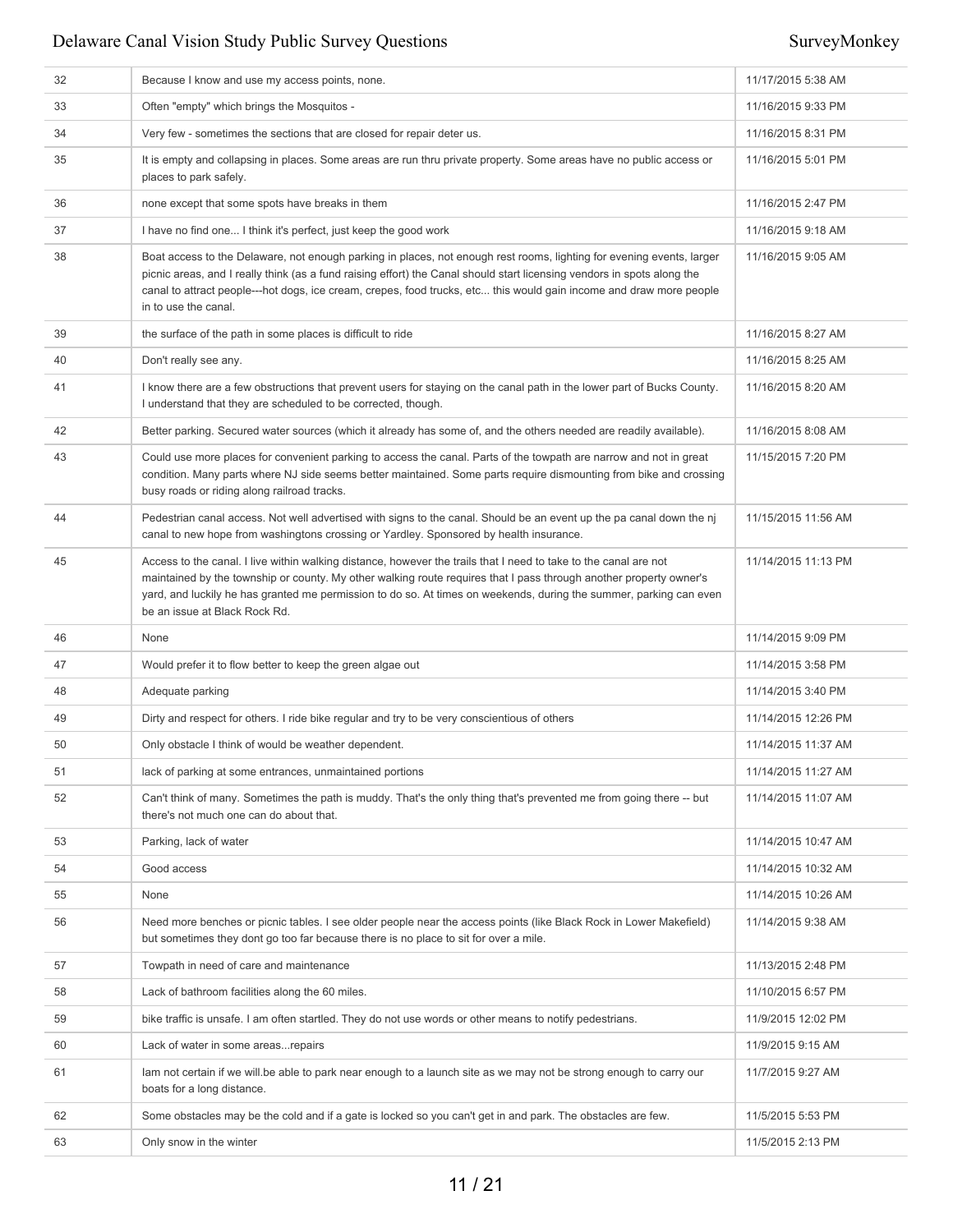| 64 | washouts, River Road closings, areas where we cannot park or cross the canal on public walking bridges. That said,<br>there are adequate public access parking lots along the stretch we use.                                                                            | 11/5/2015 8:20 AM   |
|----|--------------------------------------------------------------------------------------------------------------------------------------------------------------------------------------------------------------------------------------------------------------------------|---------------------|
| 65 | Easy access--some places are private property. Considerate sharing of the space among bikers, walkers, runners, dog<br>walkers, and fishers                                                                                                                              | 11/2/2015 8:15 AM   |
| 66 | Frequent damage that closes portions of the canal.                                                                                                                                                                                                                       | 11/1/2015 12:45 PM  |
| 67 | The Canal is 60-miles long and naturally has points with structural issues. De-watering seems to be a major issue or<br>lack of enough water. This does of course detract from the value of the over experience.                                                         | 10/30/2015 4:30 PM  |
| 68 | Flood damage north of Morrisville. Trail disruptions south of Morrisville.                                                                                                                                                                                               | 10/26/2015 11:02 AM |
| 69 | There is no water in the canal                                                                                                                                                                                                                                           | 10/26/2015 7:44 AM  |
| 70 | Water for boating.                                                                                                                                                                                                                                                       | 10/24/2015 11:01 AM |
| 71 | Just keep it clean and no debris                                                                                                                                                                                                                                         | 10/22/2015 7:38 AM  |
| 72 | Covered over on other side at Washington st just a trail here ,a dam was constructed to keep lagoon full so no<br>passage through to the north side either                                                                                                               | 10/22/2015 5:10 AM  |
| 73 | none                                                                                                                                                                                                                                                                     | 10/12/2015 9:33 AM  |
| 74 | areas closed for maintenance.                                                                                                                                                                                                                                            | 10/9/2015 10:27 AM  |
| 75 | Flood construction.                                                                                                                                                                                                                                                      | 10/7/2015 10:03 PM  |
| 76 | Distance might be one but we have traveled from North Jersey 8 times since April to use the towpath. Also, there are a<br>few spots where the surface is a little rough. In some areas the canal is dry which would prevent people from using<br>their canoes or kayaks. | 10/5/2015 12:10 AM  |
| 77 | There is no water in the canal at our Lock 18.                                                                                                                                                                                                                           | 9/16/2015 5:10 PM   |
| 78 | Lack of public access. (This could have been greatly enhanced if the old Upper Black Eddy Inn property (Chef Tell's)<br>had been acquired when it was available for a long time.                                                                                         | 9/16/2015 7:49 AM   |
| 79 | Access points and parking                                                                                                                                                                                                                                                | 9/12/2015 8:13 PM   |
| 80 | None for use it's our backyard.                                                                                                                                                                                                                                          | 8/9/2015 2:49 PM    |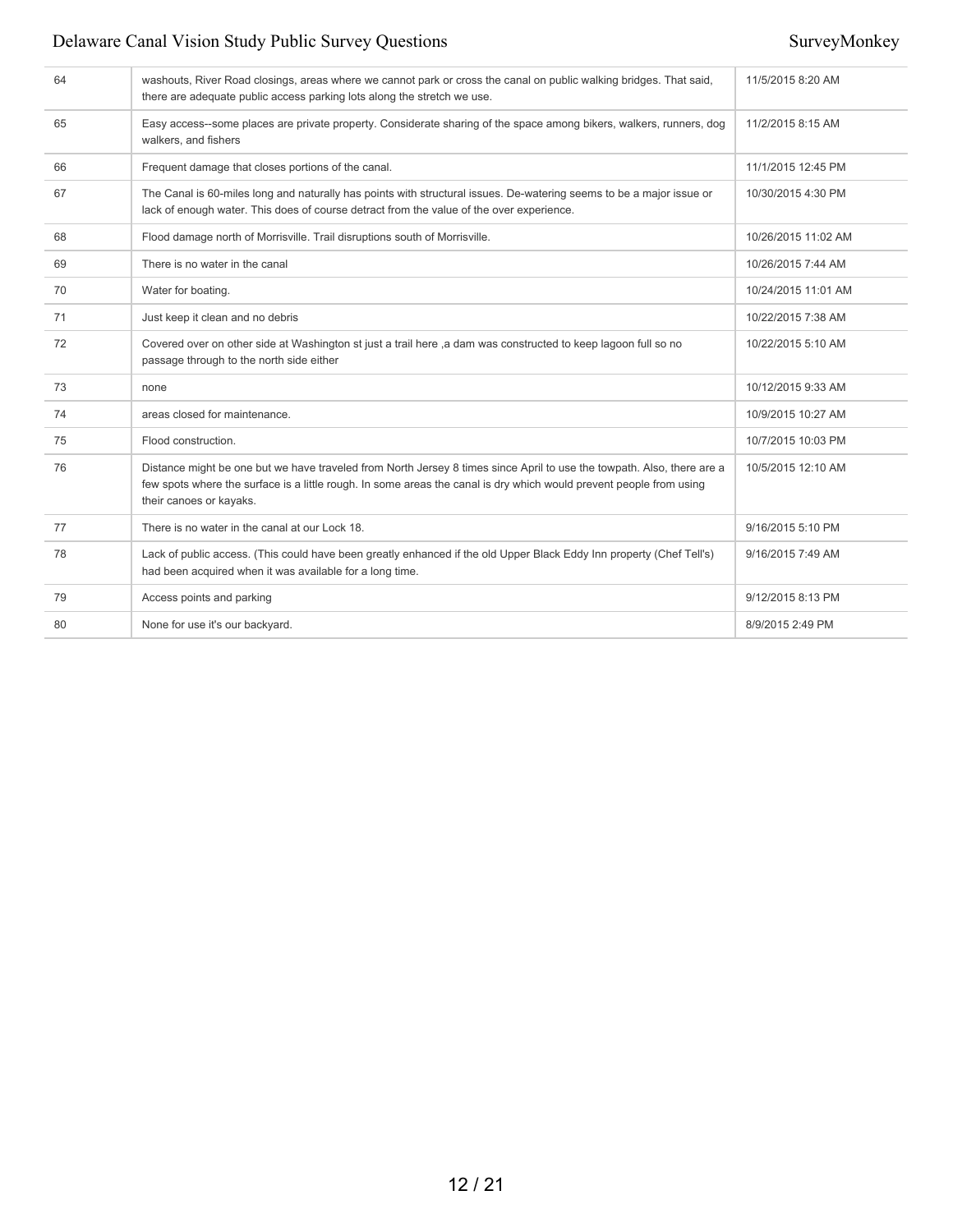# **Q5 How can we think about using the Canal in new ways?**

**Answered: 74 Skipped: 17**

| #  | <b>Responses</b>                                                                                                                                                                                                                                                                                                                                                                                                  | <b>Date</b>         |
|----|-------------------------------------------------------------------------------------------------------------------------------------------------------------------------------------------------------------------------------------------------------------------------------------------------------------------------------------------------------------------------------------------------------------------|---------------------|
| 1  | Have a partially paved section for road bikers (get them off River road. I've seen several accidents). Increase the<br>canoe factor.                                                                                                                                                                                                                                                                              | 3/25/2016 4:23 PM   |
| 2  | More canoe and kayak opportunities?                                                                                                                                                                                                                                                                                                                                                                               | 1/19/2016 9:27 AM   |
| 3  | As a section of a national bicycle tourist corridor (East Coast Greenway).                                                                                                                                                                                                                                                                                                                                        | 1/4/2016 12:42 PM   |
| 4  | Consider having sections of the canal or the river available for paddle boats or other water activities. There may need<br>to be camping areas if people are able to following contiguous paths for very long distances. They may want to stay<br>over or have rest areas.                                                                                                                                        | 1/4/2016 10:23 AM   |
| 5  | More events along the canal and involve outside business's to organize events along the canal. One example work<br>with B and B s to organize bike and stays along the canal.                                                                                                                                                                                                                                     | 1/2/2016 10:23 PM   |
| 6  | Clear and rewater the south end                                                                                                                                                                                                                                                                                                                                                                                   | 12/29/2015 12:48 PM |
| 7  | Encourage people to leave their cars at home and use the canal to walk to the towns to shop or eat or socialize.                                                                                                                                                                                                                                                                                                  | 12/29/2015 9:10 AM  |
| 8  | Reach out to schools to have kids take field trips to the canal museum and learn about the history of the tow path,<br>lock tenders. Do some night hikes in the summer. Have those colonial actors do ghost hikes/ walks at Bethlehem<br>Sand island like the one that was done in Easton at Hugh Moore park. Have a one night camp out at Hugh Moore<br>park. Jacobsburg park does this as do other state parks. | 12/28/2015 7:48 PM  |
| 9  | Clean canal, make it flow. Make it deeper, remove Fallon trees. Clean garbage, extend skywalk to include over water,<br>install river overlooks, docks or legitimate access points. Make park more inviting aesthetically.                                                                                                                                                                                        | 12/28/2015 10:40 AM |
| 10 | Use it more, like yardley                                                                                                                                                                                                                                                                                                                                                                                         | 12/13/2015 5:58 PM  |
| 11 | making the whole lenth open for the public                                                                                                                                                                                                                                                                                                                                                                        | 12/12/2015 6:40 PM  |
| 12 | Education teaching the young kids about its original use                                                                                                                                                                                                                                                                                                                                                          | 12/10/2015 1:40 PM  |
| 13 | It is fine the way it is now usedl                                                                                                                                                                                                                                                                                                                                                                                | 12/8/2015 11:52 PM  |
| 14 | Organized events                                                                                                                                                                                                                                                                                                                                                                                                  | 12/7/2015 7:59 PM   |
| 15 | There is not much more that has not already been done.                                                                                                                                                                                                                                                                                                                                                            | 12/7/2015 10:13 AM  |
| 16 | canal boat rides like New Hope & Hugh Moore Park?                                                                                                                                                                                                                                                                                                                                                                 | 12/7/2015 9:23 AM   |
| 17 | No comment                                                                                                                                                                                                                                                                                                                                                                                                        | 12/1/2015 7:50 AM   |
| 18 | New uses could include various races and events whose entry fees might help to raise funds and create awareness to<br>current and future needs to maintain it. Of course, this all takes planning and volunteer manpower.                                                                                                                                                                                         | 11/28/2015 10:01 PM |
| 19 | If water levels can be maintained, it would be a nice place for canoes and kayaks. More signage to direct people off<br>the Canal towpath into the towns would be nice.                                                                                                                                                                                                                                           | 11/24/2015 10:58 AM |
| 20 | Could increase historical interpretation and manage for native trees and other native vegetation. Stock fish for<br>recreational fishing.                                                                                                                                                                                                                                                                         | 11/23/2015 8:32 PM  |
| 21 | Organized community events that bring appreciation to the local residents, shop owners, etc. Make it benefit everyone!                                                                                                                                                                                                                                                                                            | 11/23/2015 9:37 AM  |
| 22 | Restore it!! Imagine, a financially supported, fully watered canal with functioning locks. Marinas with boat rentals,<br>shops and restaurants along the away, more B&Bsit would become a huge attraction, and bring jobs and money<br>along the entire 60 miles!                                                                                                                                                 | 11/23/2015 8:54 AM  |
| 23 | We can open it up to access from Septa trains and other forms of public transpport                                                                                                                                                                                                                                                                                                                                | 11/20/2015 9:22 PM  |
| 24 | Become more of a recreation destindation. Canoe and paddleboard rentals, rest stops and/or coffee shops, potential to<br>light the path so it can be used at night                                                                                                                                                                                                                                                | 11/19/2015 8:23 AM  |
| 25 | Re-water the canal.                                                                                                                                                                                                                                                                                                                                                                                               | 11/17/2015 6:15 PM  |
| 26 | It's fine the way it is.                                                                                                                                                                                                                                                                                                                                                                                          | 11/17/2015 3:41 PM  |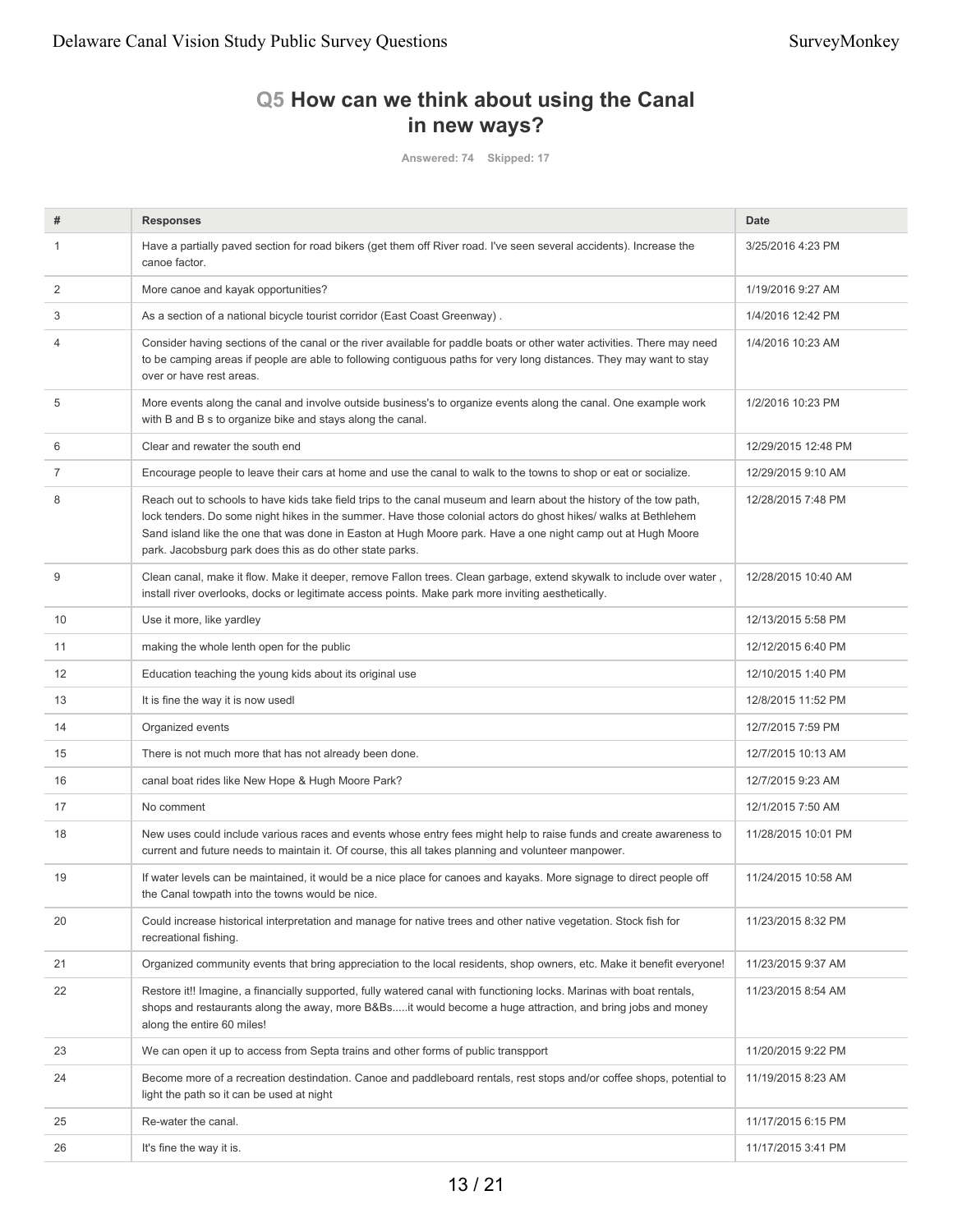| 27 | When the water is in the canal, we can encourage all sorts of sporting activities including celebration events,<br>neighborhood challenges etc. In addition I would like to see the canal used for transport up and down the canal using<br>historic long boats. It is important that the canal locks and all historic and industrial artifacts are also restored.                                                                                                                                                                                                                                                                                                                                                                                                                                                                                                                                                                                                                                                                                                                                                                                                                                                                                                                                                                                                                                                                                                              | 11/17/2015 1:47 PM  |
|----|---------------------------------------------------------------------------------------------------------------------------------------------------------------------------------------------------------------------------------------------------------------------------------------------------------------------------------------------------------------------------------------------------------------------------------------------------------------------------------------------------------------------------------------------------------------------------------------------------------------------------------------------------------------------------------------------------------------------------------------------------------------------------------------------------------------------------------------------------------------------------------------------------------------------------------------------------------------------------------------------------------------------------------------------------------------------------------------------------------------------------------------------------------------------------------------------------------------------------------------------------------------------------------------------------------------------------------------------------------------------------------------------------------------------------------------------------------------------------------|---------------------|
| 28 | 1. Solicit and encourage archaeology at selected sites, such as the Mauch Chunk weigh lock. 2. Docent led walking<br>tours. 3. Challenge walking tours, such as how long did it take a canal boat to travel from a to b. 4. Increased use of<br>historic interpretive signs.                                                                                                                                                                                                                                                                                                                                                                                                                                                                                                                                                                                                                                                                                                                                                                                                                                                                                                                                                                                                                                                                                                                                                                                                    | 11/17/2015 11:20 AM |
| 29 | Advertising, using programs such as this to get new ideas.                                                                                                                                                                                                                                                                                                                                                                                                                                                                                                                                                                                                                                                                                                                                                                                                                                                                                                                                                                                                                                                                                                                                                                                                                                                                                                                                                                                                                      | 11/17/2015 10:16 AM |
| 30 | See answer to Q 1                                                                                                                                                                                                                                                                                                                                                                                                                                                                                                                                                                                                                                                                                                                                                                                                                                                                                                                                                                                                                                                                                                                                                                                                                                                                                                                                                                                                                                                               | 11/17/2015 7:13 AM  |
| 31 | I would promote it's use as a route for inter-community biking. Stay off of River Road, etc. I am sure that a Naturalist<br>(i.e. Bowman's Hill Wildflower Preserve or Delaware Valley University) could find numerous topics for field walks.                                                                                                                                                                                                                                                                                                                                                                                                                                                                                                                                                                                                                                                                                                                                                                                                                                                                                                                                                                                                                                                                                                                                                                                                                                  | 11/17/2015 5:40 AM  |
| 32 | More educational events. More organized rides with transportation so only have to ride "one way"                                                                                                                                                                                                                                                                                                                                                                                                                                                                                                                                                                                                                                                                                                                                                                                                                                                                                                                                                                                                                                                                                                                                                                                                                                                                                                                                                                                | 11/16/2015 8:31 PM  |
| 33 | Use it to transport water providing revenue, keeping the water flowing and the Canal full.                                                                                                                                                                                                                                                                                                                                                                                                                                                                                                                                                                                                                                                                                                                                                                                                                                                                                                                                                                                                                                                                                                                                                                                                                                                                                                                                                                                      | 11/16/2015 5:04 PM  |
| 34 | i don't think that new ways of using the canal needs to be thought of.                                                                                                                                                                                                                                                                                                                                                                                                                                                                                                                                                                                                                                                                                                                                                                                                                                                                                                                                                                                                                                                                                                                                                                                                                                                                                                                                                                                                          | 11/16/2015 2:48 PM  |
| 35 | School trips, and seniors citizens trips would be a plus for kids and our elders. Advertise next to the game events in<br>the area. (Baseball, ice hockey, etc)                                                                                                                                                                                                                                                                                                                                                                                                                                                                                                                                                                                                                                                                                                                                                                                                                                                                                                                                                                                                                                                                                                                                                                                                                                                                                                                 | 11/16/2015 9:21 AM  |
| 36 | First, as I talked about in the last section, license vendors (food trucks and such) to draw people and gain income for<br>canal maintenance. Then acquire more adjacent properties. Then plan events like concerts, historic themed shows,<br>bring back a canal barge ride on a section of the canal (in Upper Bucks near Easton), childrens programs In other<br>words, you guys really need event a PR and event planning committee. Also, put up more historic placards example,<br>about the Durham Iron Works, the old trolley and train systems perhaps even purchase rights to restore the old<br>trolley path above Riegelsville as a hiking path. Co-partner with towns such as Riegelsville for events such as a yearly<br>celebration of the Roebling Riegelsville bridge's birthday. You could also use a brick and mortar program to create<br>several small museums in canal houses and structures along the canal system with historic items and photos--each<br>museum structure could be distinctly different than the other--each a stop on a "Museum Trail" since each<br>community has unique historic stories to tell. This would be an event for tourists to come and "do" the entire length of<br>the canal, stopping at the little museum structures along the way. And where are OUR Mules?? There should be a<br>program to get mules on the canal to represent every community along the path. Each community decorating their<br>own mule statue. | 11/16/2015 9:14 AM  |
| 37 | n/a                                                                                                                                                                                                                                                                                                                                                                                                                                                                                                                                                                                                                                                                                                                                                                                                                                                                                                                                                                                                                                                                                                                                                                                                                                                                                                                                                                                                                                                                             | 11/16/2015 8:28 AM  |
| 38 | Perhaps an end-to-end passport, with a map indicating features in each sections, that users could mark as they<br>explore.                                                                                                                                                                                                                                                                                                                                                                                                                                                                                                                                                                                                                                                                                                                                                                                                                                                                                                                                                                                                                                                                                                                                                                                                                                                                                                                                                      | 11/16/2015 8:27 AM  |
| 39 | I don't know.                                                                                                                                                                                                                                                                                                                                                                                                                                                                                                                                                                                                                                                                                                                                                                                                                                                                                                                                                                                                                                                                                                                                                                                                                                                                                                                                                                                                                                                                   | 11/16/2015 8:21 AM  |
| 40 | Restored, with working narrow boats as in England. We would see a 60-mile long industry spring up, with marinas,<br>B&Bs, shops and restaurants. Every town it passes through would benefit, and the volume of people who use it would<br>increase!                                                                                                                                                                                                                                                                                                                                                                                                                                                                                                                                                                                                                                                                                                                                                                                                                                                                                                                                                                                                                                                                                                                                                                                                                             | 11/16/2015 8:09 AM  |
| 41 | Canoe / kayak rental stations. Sculpture gardens. Arboretums. Bird sanctuaries.                                                                                                                                                                                                                                                                                                                                                                                                                                                                                                                                                                                                                                                                                                                                                                                                                                                                                                                                                                                                                                                                                                                                                                                                                                                                                                                                                                                                 | 11/15/2015 7:26 PM  |
| 42 | Need events to promote use age. Say a race run or bike. Include new hope for lunch or something. Bird tours.                                                                                                                                                                                                                                                                                                                                                                                                                                                                                                                                                                                                                                                                                                                                                                                                                                                                                                                                                                                                                                                                                                                                                                                                                                                                                                                                                                    | 11/15/2015 11:58 AM |
| 43 | You need to be more creative at marketing the canal. It is a gem for our area! Have a graphic designer re-design some<br>new Delaware Canal shirts/products (I love the idea of shirts for the different lock locations, e.g., "I live near Lock<br>#5"). Host more fundraiser events along the canal, e.g., running, picnics, photo-walks.                                                                                                                                                                                                                                                                                                                                                                                                                                                                                                                                                                                                                                                                                                                                                                                                                                                                                                                                                                                                                                                                                                                                     | 11/14/2015 11:19 PM |
| 44 | Offer more organized walks                                                                                                                                                                                                                                                                                                                                                                                                                                                                                                                                                                                                                                                                                                                                                                                                                                                                                                                                                                                                                                                                                                                                                                                                                                                                                                                                                                                                                                                      | 11/14/2015 9:10 PM  |
| 45 | Bicycle tours with rustic campsites                                                                                                                                                                                                                                                                                                                                                                                                                                                                                                                                                                                                                                                                                                                                                                                                                                                                                                                                                                                                                                                                                                                                                                                                                                                                                                                                                                                                                                             | 11/14/2015 3:59 PM  |
| 46 | I wouldn't want to over use it                                                                                                                                                                                                                                                                                                                                                                                                                                                                                                                                                                                                                                                                                                                                                                                                                                                                                                                                                                                                                                                                                                                                                                                                                                                                                                                                                                                                                                                  | 11/14/2015 12:27 PM |
| 47 | I don't see many kayaks or canoes or paddle boards.                                                                                                                                                                                                                                                                                                                                                                                                                                                                                                                                                                                                                                                                                                                                                                                                                                                                                                                                                                                                                                                                                                                                                                                                                                                                                                                                                                                                                             | 11/14/2015 11:37 AM |
| 48 | animal sanctuaries, nature education                                                                                                                                                                                                                                                                                                                                                                                                                                                                                                                                                                                                                                                                                                                                                                                                                                                                                                                                                                                                                                                                                                                                                                                                                                                                                                                                                                                                                                            | 11/14/2015 11:28 AM |
| 49 | Perhaps provide some rest areas along it. Perhaps put a picnic table every so far so people can sit to recover and/or<br>enjoy a picnic and enjoy the scenery. There's really no place to sit and enjoy it aside from the parking areas.                                                                                                                                                                                                                                                                                                                                                                                                                                                                                                                                                                                                                                                                                                                                                                                                                                                                                                                                                                                                                                                                                                                                                                                                                                        | 11/14/2015 11:08 AM |
| 50 | Rewater it                                                                                                                                                                                                                                                                                                                                                                                                                                                                                                                                                                                                                                                                                                                                                                                                                                                                                                                                                                                                                                                                                                                                                                                                                                                                                                                                                                                                                                                                      | 11/14/2015 10:48 AM |
| 51 | Dredge it                                                                                                                                                                                                                                                                                                                                                                                                                                                                                                                                                                                                                                                                                                                                                                                                                                                                                                                                                                                                                                                                                                                                                                                                                                                                                                                                                                                                                                                                       | 11/14/2015 10:32 AM |
| 52 | More historical celebrations? Wildlife walks?                                                                                                                                                                                                                                                                                                                                                                                                                                                                                                                                                                                                                                                                                                                                                                                                                                                                                                                                                                                                                                                                                                                                                                                                                                                                                                                                                                                                                                   | 11/14/2015 10:27 AM |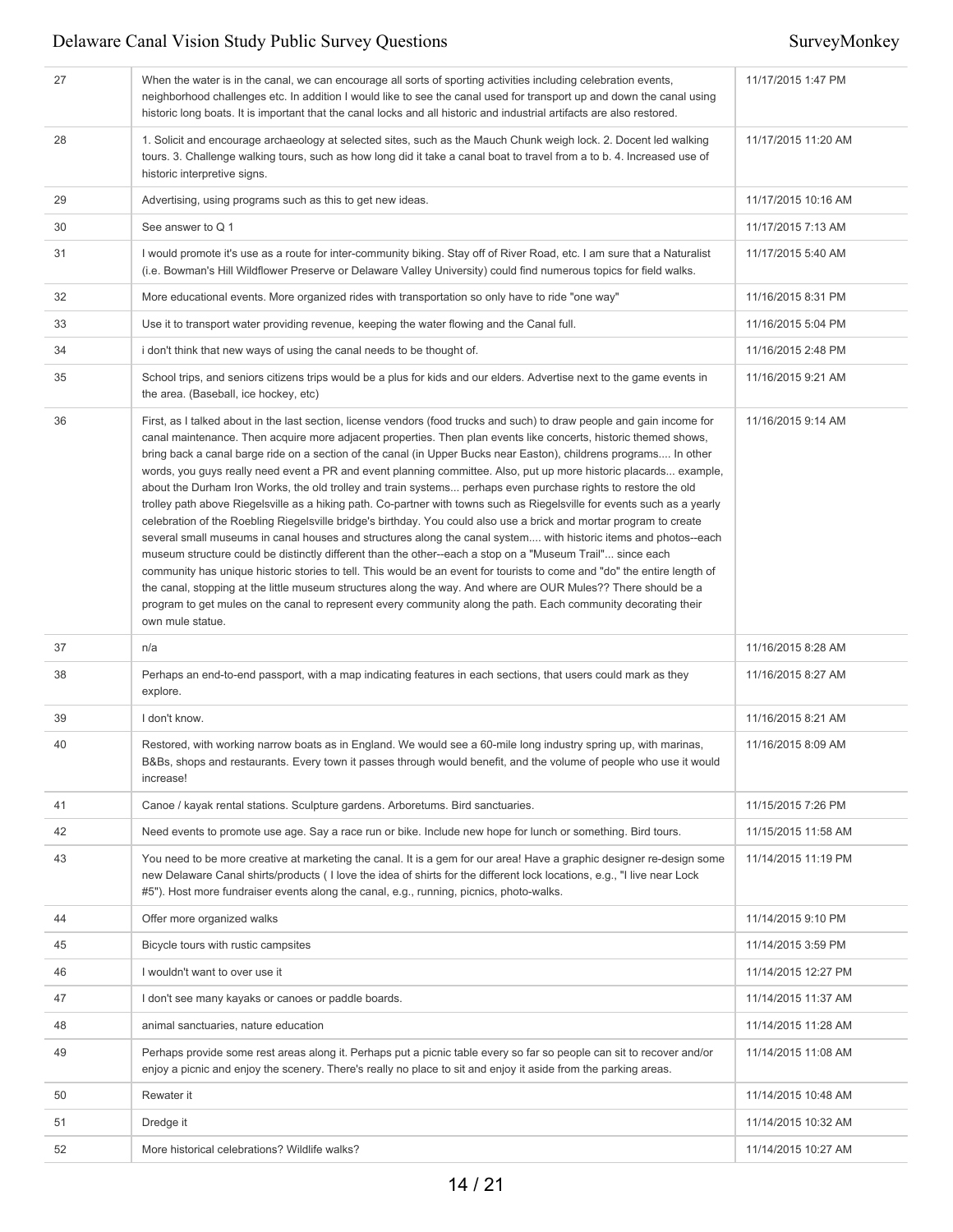| 53 | "More use in the same way (recreation)" - through motpre inviting and clearly communicated access and distance.<br>More places to sit, stop and rest. I think people with limited abilities might be intimidated about starting out not<br>knowing where they can stop or how far. "New ways" - would like to see more kids on the canal fishing, boating,<br>catching frogs, etc. many parents would want to go with them, so if the parents had a place to sit that might help. Also<br>canoe rental or public canoes. Would need a clean way to "dock" without getting covered in mud. | 11/14/2015 9:45 AM  |
|----|-------------------------------------------------------------------------------------------------------------------------------------------------------------------------------------------------------------------------------------------------------------------------------------------------------------------------------------------------------------------------------------------------------------------------------------------------------------------------------------------------------------------------------------------------------------------------------------------|---------------------|
| 54 | More events with community participation                                                                                                                                                                                                                                                                                                                                                                                                                                                                                                                                                  | 11/13/2015 2:50 PM  |
| 55 | Possible commuter route by walking or biking depending on where people live and work.                                                                                                                                                                                                                                                                                                                                                                                                                                                                                                     | 11/10/2015 6:58 PM  |
| 56 | Encouraging more group activities and meet-ups.                                                                                                                                                                                                                                                                                                                                                                                                                                                                                                                                           | 11/9/2015 12:02 PM  |
| 57 | Transportation                                                                                                                                                                                                                                                                                                                                                                                                                                                                                                                                                                            | 11/9/2015 9:15 AM   |
| 58 | Encouraging more young kids to cultivate a healthy outdoor lifestyle by making acrivities accessible for them I Some<br>how.                                                                                                                                                                                                                                                                                                                                                                                                                                                              | 11/7/2015 9:29 AM   |
| 59 | Make the waterway itself more user friendly and cover the entire towpath in the red gravel.                                                                                                                                                                                                                                                                                                                                                                                                                                                                                               | 11/5/2015 2:14 PM   |
| 60 | I believe the towpath is currently being used for its best use. The canal could provide more water access for kayaks<br>and other small watercraft if it was filled for it's entire length. Also, restoration of the mule barges for tourism and living<br>history events.                                                                                                                                                                                                                                                                                                                | 11/5/2015 8:22 AM   |
| 61 | I think until there is a steady control of water levels in the Canal it would be hard to try to plan new events or ways of<br>using it.                                                                                                                                                                                                                                                                                                                                                                                                                                                   | 10/30/2015 4:31 PM  |
| 62 | Boating and ice skating                                                                                                                                                                                                                                                                                                                                                                                                                                                                                                                                                                   | 10/26/2015 7:44 AM  |
| 63 | Can school groups (maybe they do) use it for outdoor education like they do at Peace Valley Nature Center and<br>Churchville Nature Center?                                                                                                                                                                                                                                                                                                                                                                                                                                               | 10/24/2015 11:04 AM |
| 64 | HAVE CANOE&KAYAK RENTALS                                                                                                                                                                                                                                                                                                                                                                                                                                                                                                                                                                  | 10/22/2015 1:07 PM  |
| 65 | Putting benches along the canal for people to sit and relax                                                                                                                                                                                                                                                                                                                                                                                                                                                                                                                               | 10/22/2015 7:39 AM  |
| 66 | Recreation boating pAddle boarding, fishing and hiking                                                                                                                                                                                                                                                                                                                                                                                                                                                                                                                                    | 10/22/2015 5:12 AM  |
| 67 | promote events like the boat show                                                                                                                                                                                                                                                                                                                                                                                                                                                                                                                                                         | 10/12/2015 9:33 AM  |
| 68 | more paddling                                                                                                                                                                                                                                                                                                                                                                                                                                                                                                                                                                             | 10/9/2015 10:27 AM  |
| 69 | Walking races, art classes, Walking loop maps                                                                                                                                                                                                                                                                                                                                                                                                                                                                                                                                             | 10/7/2015 10:08 PM  |
| 70 | Perhaps charity 5K runs, photography contests or birding competitions etc.                                                                                                                                                                                                                                                                                                                                                                                                                                                                                                                | 10/5/2015 12:10 AM  |
| 71 | There are many places, near visitor areas, that could support visitor services like kayak rentals, food concessions, bike<br>tours, horse rides.                                                                                                                                                                                                                                                                                                                                                                                                                                          | 9/16/2015 5:12 PM   |
| 72 | Just get water in it and let it be itself.                                                                                                                                                                                                                                                                                                                                                                                                                                                                                                                                                | 9/16/2015 7:50 AM   |
| 73 | Not sure                                                                                                                                                                                                                                                                                                                                                                                                                                                                                                                                                                                  | 9/12/2015 8:14 PM   |
| 74 | Rental of bikes and advertising places like "The Homestead" in Upper Black Eddy, When water is in the canal, fishing<br>and kayaking?                                                                                                                                                                                                                                                                                                                                                                                                                                                     | 8/9/2015 2:54 PM    |
|    |                                                                                                                                                                                                                                                                                                                                                                                                                                                                                                                                                                                           |                     |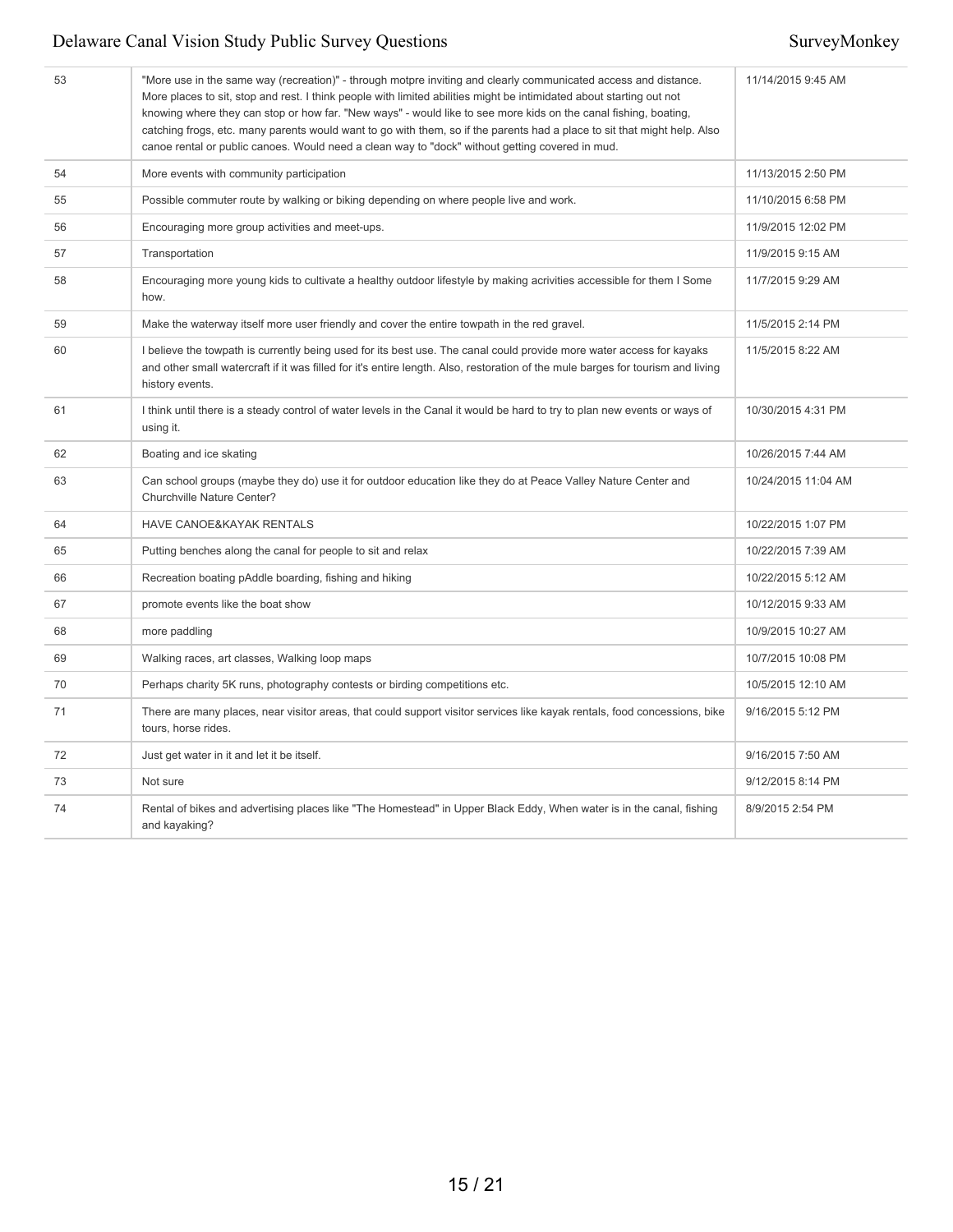## **Q6 In what ways can we ensure the survival of the Canal as an important community, economic, social and environmental asset into the future?**

**Answered: 74 Skipped: 17**

| #              | <b>Responses</b>                                                                                                                                                                                                                                                                                                                                                                                                                                            | <b>Date</b>         |
|----------------|-------------------------------------------------------------------------------------------------------------------------------------------------------------------------------------------------------------------------------------------------------------------------------------------------------------------------------------------------------------------------------------------------------------------------------------------------------------|---------------------|
| $\mathbf{1}$   | not sure.                                                                                                                                                                                                                                                                                                                                                                                                                                                   | 3/25/2016 4:23 PM   |
| 2              | Feature it in seasonal activities (i.e. Canaloween)?                                                                                                                                                                                                                                                                                                                                                                                                        | 1/19/2016 9:28 AM   |
| 3              | More advertising to get people using the trail and being aware of it as a resource for outdoor fun and educational<br>activities. I like the haunted canal concept. That is a good event to attract attention. I think it is very important that<br>access to walking, biking, and fishing on the canal remain free. There could be other activities added that incur a<br>charge to raise funds. Consider more services, such as a room to rent for events | 1/6/2016 3:37 PM    |
| $\overline{4}$ | Always maintain a connected towpath trail. The water will always come and go and cost the most to maintain but a<br>connected trail should be vital. Look at the C&O canal. It is mostly unwatered but the trail attracts 1000's of visitors<br>every year.                                                                                                                                                                                                 | 1/4/2016 12:46 PM   |
| 5              | Promote promote promote. Bring visitors and organize events that promote movement along the canal. Work both<br>sides of the river!!!!                                                                                                                                                                                                                                                                                                                      | 1/2/2016 10:24 PM   |
| 6              | Provide more funding                                                                                                                                                                                                                                                                                                                                                                                                                                        | 12/29/2015 12:48 PM |
| $\overline{7}$ | If more people use it and realize what an asset it is you will have more voices fighting to keep the canal.                                                                                                                                                                                                                                                                                                                                                 | 12/29/2015 9:10 AM  |
| 8              | Continue advertising the activities. Offer some more 5ks, walks etc. do a Zombie run from sand island Bethlehem to<br>Hugh Moore park in October. Partner with musikfest, art quest, peep fest and other festivals that take place in the<br>lehigh valley to utilize the canal trails and parks. Reach out to the local running clubs to utilize the canal.                                                                                                | 12/28/2015 7:54 PM  |
| 9              | Put signs up around canal. Have the police walk bike and on horseback on trail. I have never seen a cop along the<br>trail. Inspect trail at night - lots of parties and troublemakers on trail especially summer months.                                                                                                                                                                                                                                   | 12/28/2015 10:42 AM |
| 10             | By keeping it clean and flowing water                                                                                                                                                                                                                                                                                                                                                                                                                       | 12/28/2015 9:10 AM  |
| 11             | Make it more of focal point                                                                                                                                                                                                                                                                                                                                                                                                                                 | 12/13/2015 5:58 PM  |
| 12             | proper funding                                                                                                                                                                                                                                                                                                                                                                                                                                              | 12/12/2015 6:41 PM  |
| 13             | Maintain it. For example, there is a big tree that fell into it in Morrisville Boro that needs to be removed.                                                                                                                                                                                                                                                                                                                                               | 12/8/2015 11:53 PM  |
| 14             | Keep up the publicity                                                                                                                                                                                                                                                                                                                                                                                                                                       | 12/7/2015 7:59 PM   |
| 15             | Every section of the Canal is different. Some sections should be left alone and allowed to become wildlife sanctuary's.<br>Some sections need more flower and tree plantings. Littering and graffiti must not be tolerated and individuals who are<br>caught must be punished to the highest extent of the law and there names should be announced on the DLC website<br>and news media.                                                                    | 12/7/2015 10:23 AM  |
| 16             | Eliminate barriers.                                                                                                                                                                                                                                                                                                                                                                                                                                         | 12/7/2015 10:18 AM  |
| 17             | Enter into state budhet & ask for donations                                                                                                                                                                                                                                                                                                                                                                                                                 | 12/7/2015 9:23 AM   |
| 18             | I think you are doing a good job right now                                                                                                                                                                                                                                                                                                                                                                                                                  | 12/1/2015 7:50 AM   |
| 19             | Having proper oversight and financial resources to maintain and improve the canal will be paramount as I see it.                                                                                                                                                                                                                                                                                                                                            | 11/28/2015 10:02 PM |
| 20             | Provide adequate funding to keep up with maintenance.                                                                                                                                                                                                                                                                                                                                                                                                       | 11/24/2015 10:58 AM |
| 21             | The state and municipal governments should join in an inter municipal coalition to share resources for canal and park<br>maintenance and improvement. The coalition could have a board representing each government. All would contribute<br>dues annually for park improvement. Projects done jointly would result in economies of scale.                                                                                                                  | 11/23/2015 8:34 PM  |
| 22             | Clean up days (maybe themed), planting or tending to the flora and fauna                                                                                                                                                                                                                                                                                                                                                                                    | 11/23/2015 9:38 AM  |
| 23             | Secure state financial support.                                                                                                                                                                                                                                                                                                                                                                                                                             | 11/23/2015 8:54 AM  |
| 24             | Make surer it has water. And make sure lots of people use it.                                                                                                                                                                                                                                                                                                                                                                                               | 11/20/2015 9:22 PM  |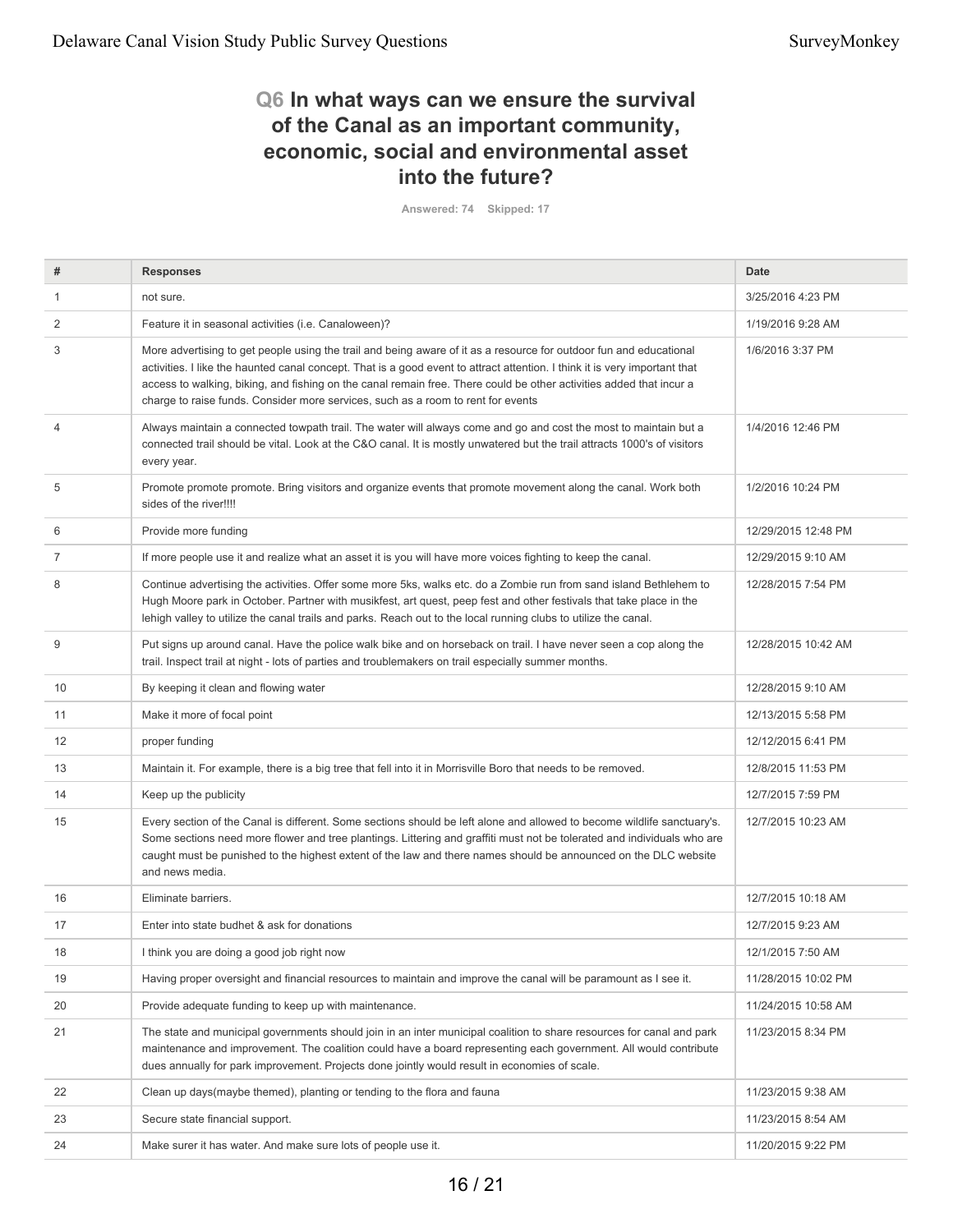| 25 | Make it a recreation destination                                                                                                                                                                                                                                                                                                                                                                                                                                                                                                                                                                                                                                                                                                                                                                                                                                                              | 11/19/2015 8:24 AM  |
|----|-----------------------------------------------------------------------------------------------------------------------------------------------------------------------------------------------------------------------------------------------------------------------------------------------------------------------------------------------------------------------------------------------------------------------------------------------------------------------------------------------------------------------------------------------------------------------------------------------------------------------------------------------------------------------------------------------------------------------------------------------------------------------------------------------------------------------------------------------------------------------------------------------|---------------------|
| 26 | Keep its landmark status. Keep funding.                                                                                                                                                                                                                                                                                                                                                                                                                                                                                                                                                                                                                                                                                                                                                                                                                                                       | 11/17/2015 3:42 PM  |
| 27 | Clearly finance is the most important thing to secure. This needs to be a combination of a trust, local taxes, and use<br>fees. The canal is already designated a park but I'm not sure if that creates protection in perpetuity.                                                                                                                                                                                                                                                                                                                                                                                                                                                                                                                                                                                                                                                             | 11/17/2015 1:51 PM  |
| 28 | 1. Encourage "site representatives", i.e., volunteers who take responsibility for a section of canal and towpath. The site<br>representative might not necessarily do the maintenance work, but would periodically report on any problems, and<br>any successes. This person might also be the docent for a section. 2. Ensure all success stories get into the local<br>news.                                                                                                                                                                                                                                                                                                                                                                                                                                                                                                                | 11/17/2015 11:24 AM |
| 29 | Education - start talking about it at local schools - offer to take over a science class to talk about local species, etc.                                                                                                                                                                                                                                                                                                                                                                                                                                                                                                                                                                                                                                                                                                                                                                    | 11/17/2015 10:17 AM |
| 30 | See answer to Q4                                                                                                                                                                                                                                                                                                                                                                                                                                                                                                                                                                                                                                                                                                                                                                                                                                                                              | 11/17/2015 7:13 AM  |
| 31 | Get the adjacent municipalities to think about the canal, and promote is as a recreational asset within their boundaries.                                                                                                                                                                                                                                                                                                                                                                                                                                                                                                                                                                                                                                                                                                                                                                     | 11/17/2015 5:41 AM  |
| 32 | Keep it in front of the communities that it goes through emphasizing the commercial benefits and of course the<br>politicians need to be kept aware of its significance.                                                                                                                                                                                                                                                                                                                                                                                                                                                                                                                                                                                                                                                                                                                      | 11/16/2015 8:33 PM  |
| 33 | Seems it's happening now with funding and public meetings. Historical land preservation?                                                                                                                                                                                                                                                                                                                                                                                                                                                                                                                                                                                                                                                                                                                                                                                                      | 11/16/2015 5:06 PM  |
| 34 | by keeping it a national park                                                                                                                                                                                                                                                                                                                                                                                                                                                                                                                                                                                                                                                                                                                                                                                                                                                                 | 11/16/2015 2:49 PM  |
| 35 | Keep the public aware of the canal existence, get the schools involved,                                                                                                                                                                                                                                                                                                                                                                                                                                                                                                                                                                                                                                                                                                                                                                                                                       | 11/16/2015 9:23 AM  |
| 36 | Keep out the pipeline! We don't need a gas pipeline going under the path of the canal or the Delaware. Also, the<br>drilling of this canal will turn the historic Indian Village site (a corn field now) into an industrial mess. We expect the<br>Canal Commission to be one of the loudest voices to protect the envirnment of the canal and areas adjacent to it. And<br>by all means, we need to fix the holes in the canal using more historic techniqies--re-building the canal the way it was<br>originally built--not just patching over with un-structured dumping of trap rock and covering over with bentonite. The<br>canal structure is more like building a massive stone wall. If the canal won't stay filled with water, it's popularity will<br>waste away. When I first came to the area 20 years ago there used to be canoes in the canal all the time. Now I see<br>none. | 11/16/2015 9:19 AM  |
| 37 | guess it always comes down to funding                                                                                                                                                                                                                                                                                                                                                                                                                                                                                                                                                                                                                                                                                                                                                                                                                                                         | 11/16/2015 8:28 AM  |
| 38 | Work with the host communities to strengthen the local economies by encouraging Canal visitors to also vist stores                                                                                                                                                                                                                                                                                                                                                                                                                                                                                                                                                                                                                                                                                                                                                                            | 11/16/2015 8:28 AM  |
|    | and restaurants.                                                                                                                                                                                                                                                                                                                                                                                                                                                                                                                                                                                                                                                                                                                                                                                                                                                                              |                     |
| 39 | The canal needs a commitment from us! Pennsylvania has done a great thing when they made it a start park, much<br>better than just about every other canal state. However, it needs a long-term commitment of financial support, planning<br>board, clear vision. The Friends of the Delaware Canal are also to be commended for their outstanding role!! Full<br>disclosure: I am a member.                                                                                                                                                                                                                                                                                                                                                                                                                                                                                                  | 11/16/2015 8:11 AM  |
| 40 | Be in the zillow walking score. Raise awareness.                                                                                                                                                                                                                                                                                                                                                                                                                                                                                                                                                                                                                                                                                                                                                                                                                                              | 11/15/2015 11:59 AM |
| 41 | Connect our local youth to the canal. If they are not connected to it, they will not care to protect it in the future. Get<br>involved in schools, and give a presentation. Educated people on the importance of open space and the benefit to their<br>property value. Host more social events to gather the community along the canal.                                                                                                                                                                                                                                                                                                                                                                                                                                                                                                                                                      | 11/14/2015 11:22 PM |
| 42 | Have the government stop wasting money on overly priced contracts with kickbacks and fund the state parks well. Tax<br>on cracking to partially fund state parks.                                                                                                                                                                                                                                                                                                                                                                                                                                                                                                                                                                                                                                                                                                                             | 11/14/2015 4:02 PM  |
| 43 | Keep the integrity in tact. Patch w same material not just throwing in fill Promptly remove obstacles and clear large<br>trees and debris from the water                                                                                                                                                                                                                                                                                                                                                                                                                                                                                                                                                                                                                                                                                                                                      | 11/14/2015 12:28 PM |
| 44 | More publicisized volunteer opportunities and local politicians support.                                                                                                                                                                                                                                                                                                                                                                                                                                                                                                                                                                                                                                                                                                                                                                                                                      | 11/14/2015 11:38 AM |
| 45 | increased property values                                                                                                                                                                                                                                                                                                                                                                                                                                                                                                                                                                                                                                                                                                                                                                                                                                                                     | 11/14/2015 11:28 AM |
| 46 | It needs to be better maintained. When Hurricane Sandy blew through years ago, trees that fell into the canal and<br>across the paths rested in place for weeks on end. We need to make sure that water levels are maintained as well so<br>that animals/fish living in the water do not die. It would not be a bad idea to install surveillance cameras for a greater<br>sense of security.                                                                                                                                                                                                                                                                                                                                                                                                                                                                                                  | 11/14/2015 11:11 AM |
| 47 | Rewater it. Encourage use                                                                                                                                                                                                                                                                                                                                                                                                                                                                                                                                                                                                                                                                                                                                                                                                                                                                     | 11/14/2015 10:48 AM |
| 48 | Take care of it                                                                                                                                                                                                                                                                                                                                                                                                                                                                                                                                                                                                                                                                                                                                                                                                                                                                               | 11/14/2015 10:32 AM |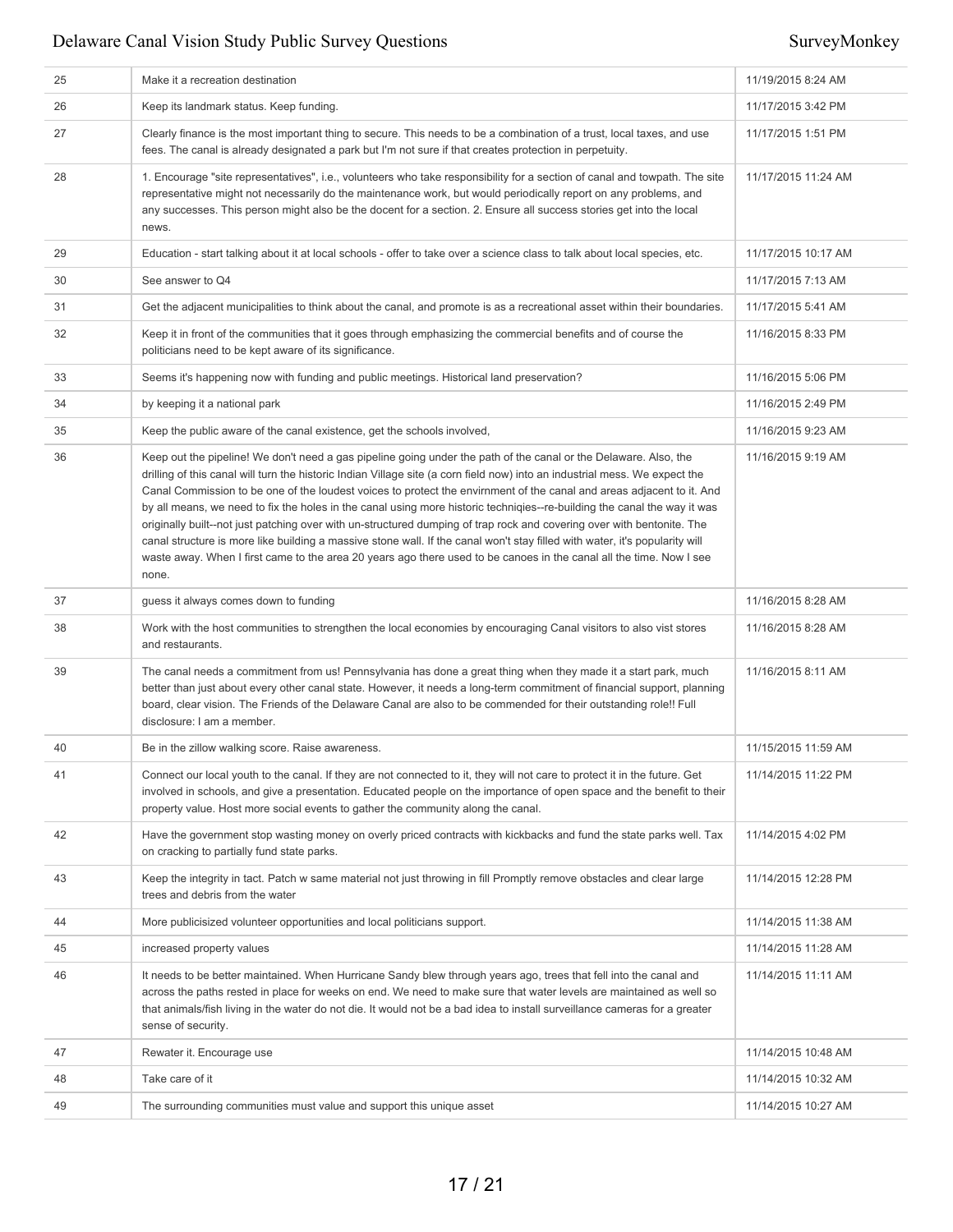| 50 | Basic canal maintenance and path maintenance is key. Need clarity on what the state is funding and what needs<br>private support. Keeping the usage high keeps people engaged, so more-inviting access, maybe signs with suggested<br>options, better advertisement of bike or canoe rental spots, picnic spots.                                                                                                                                                                           | 11/14/2015 9:49 AM  |
|----|--------------------------------------------------------------------------------------------------------------------------------------------------------------------------------------------------------------------------------------------------------------------------------------------------------------------------------------------------------------------------------------------------------------------------------------------------------------------------------------------|---------------------|
| 51 | Keep it well maintained, eliminate terrible noise pollution from nearby airport                                                                                                                                                                                                                                                                                                                                                                                                            | 11/13/2015 2:53 PM  |
| 52 | Continue to promote the beauty of it!                                                                                                                                                                                                                                                                                                                                                                                                                                                      | 11/10/2015 6:58 PM  |
| 53 | Open access to the canal walk to other communities by providing recreation activities such as kayaking in the canal or<br>bike lessons. I would also love to see more nature tours.                                                                                                                                                                                                                                                                                                        | 11/9/2015 12:04 PM  |
| 54 | Public awareness, programs, canal boat rides                                                                                                                                                                                                                                                                                                                                                                                                                                               | 11/9/2015 9:16 AM   |
| 55 | Not sure. The survival and maintenaince of the path is more importanr than the canal to me                                                                                                                                                                                                                                                                                                                                                                                                 | 11/7/2015 9:30 AM   |
| 56 | Keep it cleaned and maintained.                                                                                                                                                                                                                                                                                                                                                                                                                                                            | 11/5/2015 6:03 PM   |
| 57 | Keep it clean and penalize those who litter or dump                                                                                                                                                                                                                                                                                                                                                                                                                                        | 11/5/2015 2:15 PM   |
| 58 | State budget funding. As part of a larger trail system. Partnering with health care organizations nearby and<br>communities along the river where the canal is a vital part of the economy. I think Elisa has done a great job<br>promoting the D&L in recent years.                                                                                                                                                                                                                       | 11/5/2015 8:24 AM   |
| 59 | publicity. keeping it open                                                                                                                                                                                                                                                                                                                                                                                                                                                                 | 11/2/2015 4:05 PM   |
| 60 | I'm hoping that the DCNR and friends of the canal have enough money and support to make necessary repairs.                                                                                                                                                                                                                                                                                                                                                                                 | 11/1/2015 12:46 PM  |
| 61 | I do not know the rules or legislature in regards to the Canal, but I would hope that there was a way to ensure a<br>strategy plan (5-10 year plan) and proper funding too. There will always be volunteer organizations to help out as well,<br>but I think the State organizations should have a more robust involvement or interest in the condition and survival of<br>the Canal.                                                                                                      | 10/30/2015 4:36 PM  |
| 62 | That is financially improbable.                                                                                                                                                                                                                                                                                                                                                                                                                                                            | 10/26/2015 7:47 AM  |
| 63 | Somehow it needs to be promoted in all those asset areas so more people care and are involved, willing to help thru<br>volunteering and allowing tax money to fund it.                                                                                                                                                                                                                                                                                                                     | 10/24/2015 11:09 AM |
| 64 | REPAIR THE LEAKS SOME AREAS ARE EMPTY                                                                                                                                                                                                                                                                                                                                                                                                                                                      | 10/22/2015 1:08 PM  |
| 65 | As long as us the neighbor s keep it clean special if we live right behind it                                                                                                                                                                                                                                                                                                                                                                                                              | 10/22/2015 7:40 AM  |
| 66 | Encouraging recreation, keeping it a clean and safe place to take family's Tourist hikes, fund raising bike rides.walk<br>over bridges in areas needed so it can be followed without breaks from start to finish                                                                                                                                                                                                                                                                           | 10/22/2015 5:18 AM  |
| 67 | preserve the portion that is still accessible                                                                                                                                                                                                                                                                                                                                                                                                                                              | 10/12/2015 9:34 AM  |
| 68 | dedicated funding for maintenance and repair.                                                                                                                                                                                                                                                                                                                                                                                                                                              | 10/9/2015 10:28 AM  |
| 69 | See which canal bridges has electric nearby and light them up for a few hours at night. Especially those seen by the<br>road.                                                                                                                                                                                                                                                                                                                                                              | 10/7/2015 10:13 PM  |
| 70 | Much has been done in the last few years to restore the towpath's surface to its pre flooding condition so I would say<br>that keeping up on the canal's maintenance would be one way. Another way might be to provide more port o johns<br>and benches at various spots. More ambitious advertising of the canal's existence, designation of parking lots in the<br>literature as well as the fact that one can go to traillink.com for additional information about the canal's towpath. | 10/5/2015 12:14 AM  |
| 71 | The canal will survive as long as it is basically maintained. However, to thrive, the canal needs to be filled and<br>additional opportunities for visitor activity need to be added.                                                                                                                                                                                                                                                                                                      | 9/16/2015 5:14 PM   |
| 72 | Prevent development that cuts into the Berm and shuts off access. Nature will do the rest. Its ecology has been<br>devastated in significant stretches and needs time to restore itself. Amphibians, birds, small animals and other life are<br>completely gone.                                                                                                                                                                                                                           | 9/16/2015 7:53 AM   |
| 73 | publicize its value including the Philadelphia Visitors Bureau                                                                                                                                                                                                                                                                                                                                                                                                                             | 9/12/2015 8:15 PM   |
| 74 | <b>MAINTENANCE</b>                                                                                                                                                                                                                                                                                                                                                                                                                                                                         | 8/9/2015 2:54 PM    |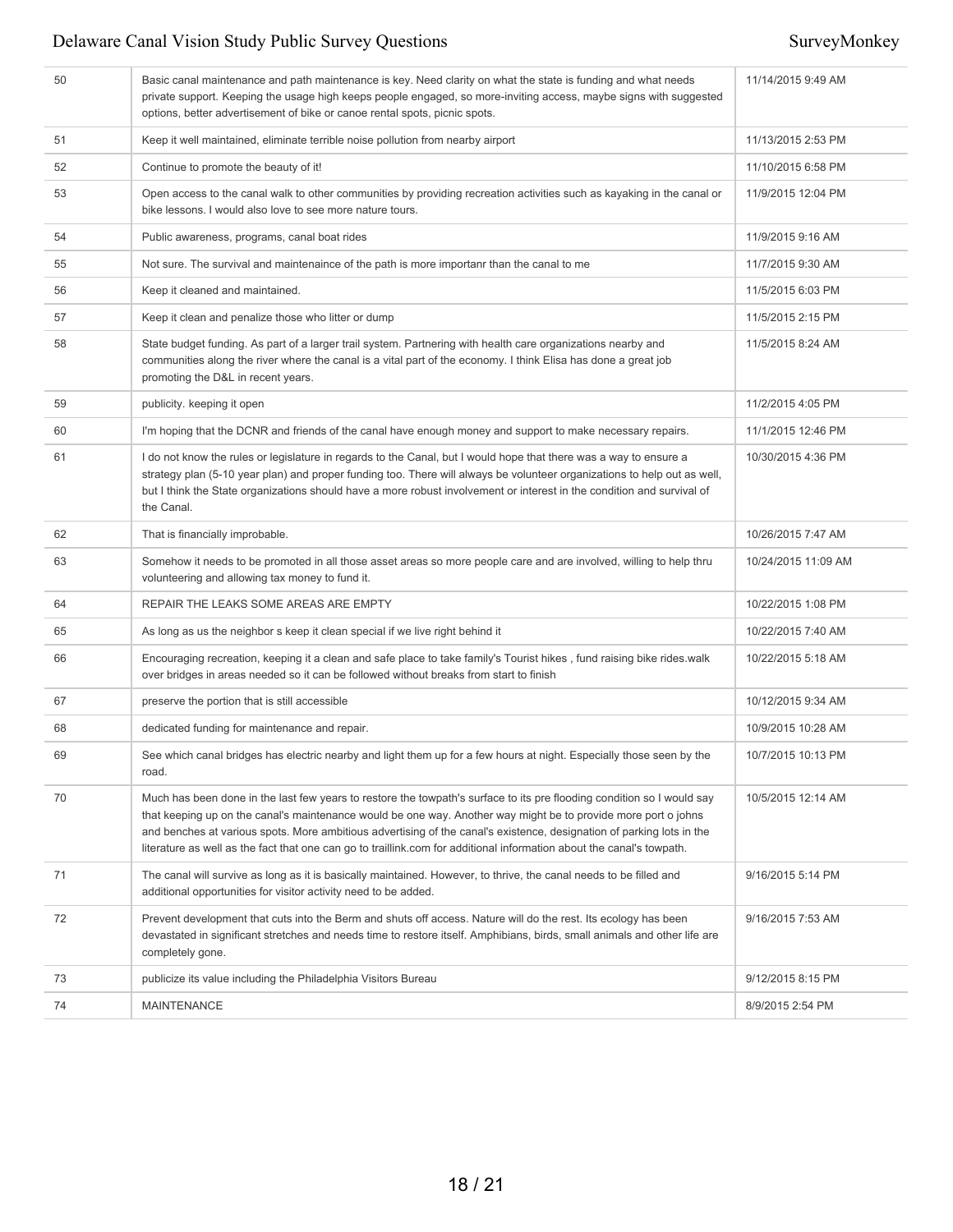## **Q7 What are some other canals, trails and waterfronts you've visited, and how can their successes be translated to the Delaware Canal?**

**Answered: 61 Skipped: 30**

| #              | <b>Responses</b>                                                                                                                                                                                                                                                                                                                                                                         | Date                |
|----------------|------------------------------------------------------------------------------------------------------------------------------------------------------------------------------------------------------------------------------------------------------------------------------------------------------------------------------------------------------------------------------------------|---------------------|
|                | not sure.                                                                                                                                                                                                                                                                                                                                                                                | 3/25/2016 4:23 PM   |
| 2              | D&R, Morris, Lehigh, Erie, Finger Lakes, Manchester, England, Sowerby Bridge, England, Amsterdam, Delft, etc.<br>Promotion of canal as a tourist destination with travel infrastructure support for multiple day hikes (inns, luggage<br>transfer, etc.)                                                                                                                                 | 1/19/2016 9:31 AM   |
| 3              | Other canals (Erie and C&O) seem to have better tour books and marketing. They also have bicycle tour companies<br>that provide services.                                                                                                                                                                                                                                                | 1/4/2016 12:49 PM   |
| $\overline{4}$ | Boston, mystic, Baltimore harbor, the Burlington Vt Waterfront and bike trail. The importance of the towns along both<br>side of the river working together to promote events that bring people to the canals and the towns. Maybe build a list of<br>people who have biked or walked the whol canal system. A mini Appalachian trail.                                                   | 1/2/2016 10:29 PM   |
| 5              | Volunteer involvement                                                                                                                                                                                                                                                                                                                                                                    | 12/29/2015 12:49 PM |
| 6              | Perkiomen Trail, Schyukill River Trail. They have maps and detailed information on the web about their trails, how to<br>access them and detailed maps which makes planning a visit so much easier.                                                                                                                                                                                      | 12/29/2015 9:12 AM  |
| $\overline{7}$ | I have been to the canal in HerkImer, Ny. They have a boat ride which takes you through the actual lock and tells the<br>history. I have also been biking on the canal trails in pittston, ny which has a touristy type town (shops, restaurants<br>etc) by the canal.                                                                                                                   | 12/28/2015 7:59 PM  |
| 8              | Schuykill trail along the river is awesome. Access to the river for boating activities . Reinforce sides of canal with stone<br>walls. Plant more species of flowers, signs, brick paved sections etc.                                                                                                                                                                                   | 12/28/2015 10:44 AM |
| 9              | The Delaware Raitan canal in N. J. Uses for boating; as a water source.                                                                                                                                                                                                                                                                                                                  | 12/8/2015 11:54 PM  |
| 10             | Pine Creek Trail, GAP, C&O canal, Greenbrier Trail - get into some sharing of publicity to promote the general area of<br>these fine trails                                                                                                                                                                                                                                              | 12/7/2015 8:01 PM   |
| 11             | Erie Canal. It is always a money issue (where do you get it). Do the minimal and ask the local residents their opinion<br>and what they want done.                                                                                                                                                                                                                                       | 12/7/2015 10:29 AM  |
| 12             | N/A                                                                                                                                                                                                                                                                                                                                                                                      | 12/7/2015 9:23 AM   |
| 13             | Union canal trail, Schuylkill River Trail                                                                                                                                                                                                                                                                                                                                                | 12/1/2015 7:51 AM   |
| 14             | I have visited other canals, trails and waterfronts, some in other states. I can say that they usually appear to have an<br>affluent demographic using them and the appeal is universal, Delaware Canal included.                                                                                                                                                                        | 11/28/2015 10:07 PM |
| 15             | Cape Cod trail was nice. I recall that they have brochures to guide you on where you can park, rent bikes, towns to<br>visit. This could spur some tourism in the little towns, which would help justify funding for maintenance.                                                                                                                                                        | 11/24/2015 10:58 AM |
| 16             | I'm not aware of many similar areas. Others are larger and have recreational boating, or a lot of commercial<br>enterprises which is inappropriate for DC.                                                                                                                                                                                                                               | 11/23/2015 8:35 PM  |
| 17             | N/A                                                                                                                                                                                                                                                                                                                                                                                      | 11/23/2015 9:38 AM  |
| 18             | See England and their amazing canal system! The C&O Canal in Maryland, a national park, one of the most visited in<br>the entire network. The Erie Canal Corridorsee how the towns have benefited from tourism dollars! (Check history:<br>in the 1820s, NY beat Pa. in the canal game; they're doing it again!)                                                                         | 11/23/2015 8:57 AM  |
| 19             | I lived in Denmark, there are canals throughout most of the city. Some of the advantages were the accessibility to the<br>canals (riding bike to canals, public transportation access), cafes and bars along the canal, the water was clean,<br>people were in the canals all of the time with canoes and paddleboards. The canals were a place to go for exercise<br>and for relaxation | 11/19/2015 8:29 AM  |
| 20             | None.                                                                                                                                                                                                                                                                                                                                                                                    | 11/17/2015 6:15 PM  |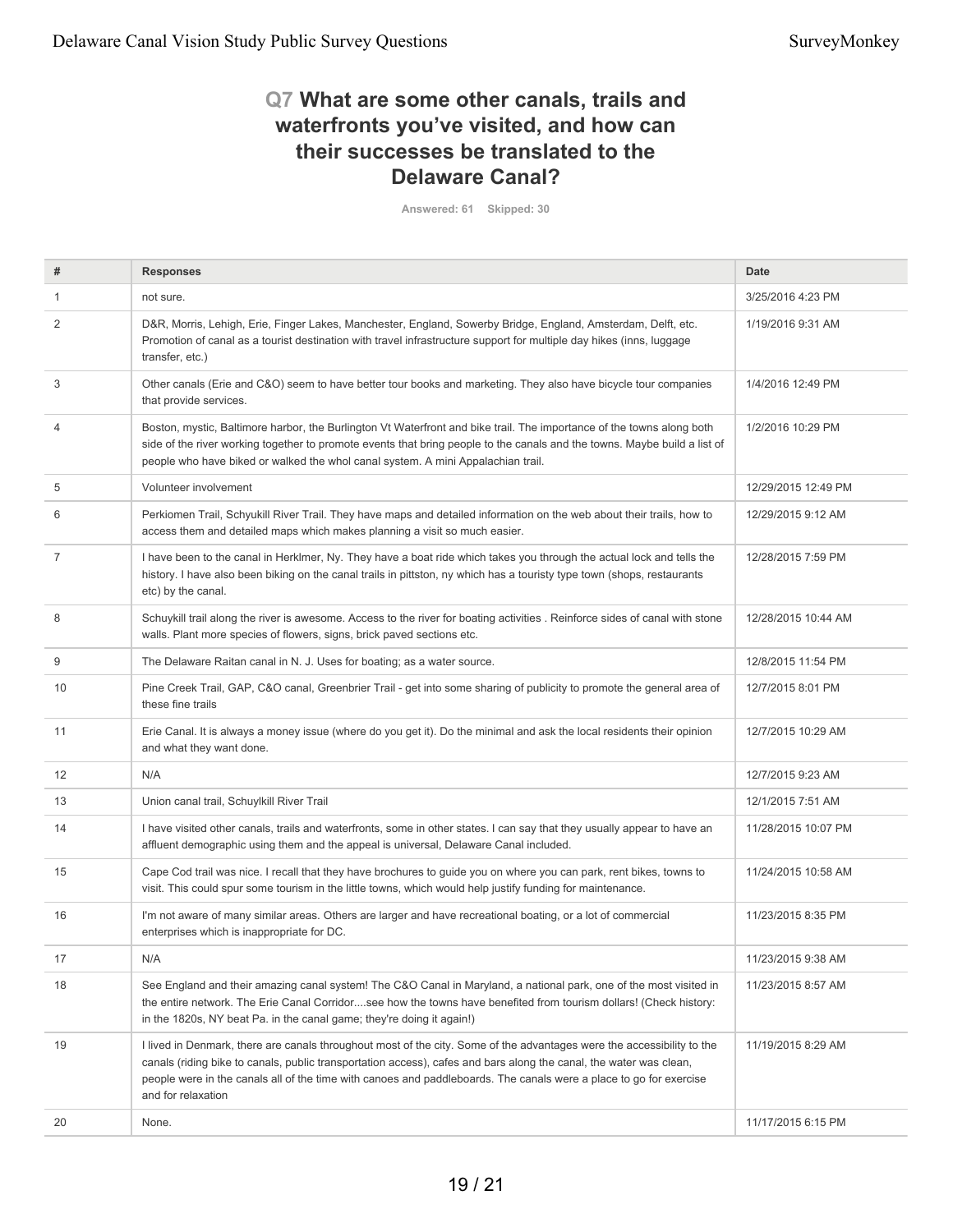| 21 | My best examples are form England where the canal system as a whole is restored and run as a commercial operation<br>for mainly leisure/ recreational purposes. The public rents boats from licensed vendors. I'm not sure how it all works<br>but I assume there's a combination of public and private money.                                                                                                                                                                                                                                                                                                                                                                                                                                                                                                                                     | 11/17/2015 1:54 PM  |
|----|----------------------------------------------------------------------------------------------------------------------------------------------------------------------------------------------------------------------------------------------------------------------------------------------------------------------------------------------------------------------------------------------------------------------------------------------------------------------------------------------------------------------------------------------------------------------------------------------------------------------------------------------------------------------------------------------------------------------------------------------------------------------------------------------------------------------------------------------------|---------------------|
| 22 | Sorry, I was thinking about the Lehigh Canal, but my comments apply to the Delaware also. You should also build a<br>partnership with any groups, including NJ State Parks, who have responsibility for the remains of the Morris Canal and<br>the Delaware and Raritan Canal. Also, I know that the Delaware and Lehigh Corridor has a relationship with the<br>Appalachian Mountain Club and the National Park Service, but I am not clear what that is. Also, what is the<br>relationship of the D&LNHC to the National Canal Museum, a/k/a Hugh Moore Park. Something periodically in the<br>weekly email, and permanently on the website would be helpful. Some important points: 1. Build continuity. That is<br>why the Appalachian Trail is a success. 2. Build community. 3. Make the organizational relationships clear. (See<br>above.) | 11/17/2015 11:35 AM |
| 23 | Need to add attractants -- e.g. periodic coffee shops/shacks, bicycle rental hubs, bike and walking tour events and<br>interpretative tours, perhaps even goecaching and treasure hunt events etc -- along the canal (especially with cultural<br>and natural history, perhaps even innovative GSI/SCM clues and focuses?)                                                                                                                                                                                                                                                                                                                                                                                                                                                                                                                         | 11/17/2015 7:16 AM  |
| 24 | Again, promote what you have in the way of an infrastructure, parking, rest rooms, pavillions etc. Then add same.                                                                                                                                                                                                                                                                                                                                                                                                                                                                                                                                                                                                                                                                                                                                  | 11/17/2015 5:43 AM  |
| 25 | Pine Creek Trail, GAP, C&O, Greenbrier Trail. Since they are all within a days drive perhaps partner with them to<br>advertise the recreational opportunities all within the same general geographic area. There are many more in addition<br>to the above notes ones which perhaps could be part of the "group."                                                                                                                                                                                                                                                                                                                                                                                                                                                                                                                                  | 11/16/2015 8:36 PM  |
| 26 | The Jersey side of the Delaware! Most major cities. Water is valuable.                                                                                                                                                                                                                                                                                                                                                                                                                                                                                                                                                                                                                                                                                                                                                                             | 11/16/2015 5:08 PM  |
| 27 | Few I can't name them great access (parking lots) to the recreation path. And very well maintained                                                                                                                                                                                                                                                                                                                                                                                                                                                                                                                                                                                                                                                                                                                                                 | 11/16/2015 9:26 AM  |
| 28 | Eire Canal, the Canals in central France, the Canals in Italy all have rich history and are well promoted. Each are<br>used as vacation spots. Each is used for actual barge travel you can even rent barge boats for vacation. Wouldn't it<br>be wonderful if the canal was made navigable again for it's entire length--with functioning locks, as in just about all the<br>European Canal systems? Check out the canal boats on the canals in England, for example.                                                                                                                                                                                                                                                                                                                                                                             | 11/16/2015 9:21 AM  |
| 29 | New Castle, Delaware, waterfront trail; trails throughout HIckory Run State Park; Locust Lake and Tuscarora Parks;<br>various state gamelands throughout the area. Develop more side trails that are less crowded, keep them well-marked<br>and maintained, so visitors can have that "alone in the woods" experience as well as the popular main trail.                                                                                                                                                                                                                                                                                                                                                                                                                                                                                           | 11/16/2015 8:33 AM  |
| 30 | C & O just need to maintain the surface to ride on                                                                                                                                                                                                                                                                                                                                                                                                                                                                                                                                                                                                                                                                                                                                                                                                 | 11/16/2015 8:30 AM  |
| 31 | The Erie Canalwaycheck it out!! The C&O Canal National Historic Parkoutstanding! NJ is creating a Morris Canal<br>Greenway, even though 90% of that canal is gone for ever! The D&R Canal in NJ. The Ohio and Erie Canal in Ohio.<br>The Miami and Ohio Canal in Ohio. The Rideau Canal in Canada! EnglandEnglandEngland!!! Check out what the<br>Rails to Trails Conservancy has accomplished in their first 25 years, and look at what has happened to the towns with<br>Rail Trails. There is great success to be had!!                                                                                                                                                                                                                                                                                                                         | 11/16/2015 8:14 AM  |
| 32 | The Schulkyll River Trail is nice and wide and mostly paved so it attracts more bikers - road bikes as well as mountain<br>and hybrids. It also goes all the way into Center City so connecting to a city/town or "destination" is attractive.<br>Princeton has canoe and kayak rentals.                                                                                                                                                                                                                                                                                                                                                                                                                                                                                                                                                           | 11/15/2015 7:31 PM  |
| 33 | Lake nockamixion. Rays town lake. Good biking trails because they offer rolling bumps. Features for bikers. Eco<br>tourism.                                                                                                                                                                                                                                                                                                                                                                                                                                                                                                                                                                                                                                                                                                                        | 11/15/2015 12:00 PM |
| 34 | Bathrooms, better benches or picnic areas, and merchandise advertising the trail.                                                                                                                                                                                                                                                                                                                                                                                                                                                                                                                                                                                                                                                                                                                                                                  | 11/14/2015 11:26 PM |
| 35 | Raritan canal, various rail trails. Government/private partnerships                                                                                                                                                                                                                                                                                                                                                                                                                                                                                                                                                                                                                                                                                                                                                                                | 11/14/2015 4:05 PM  |
| 36 | I wouldn't change it other than to maintain it cut back brush remove down trees                                                                                                                                                                                                                                                                                                                                                                                                                                                                                                                                                                                                                                                                                                                                                                    | 11/14/2015 12:29 PM |
| 37 | Maybe add a few more benches along the canal for some people who would want to sit and enjoy or rest during<br>physical activity along canal.                                                                                                                                                                                                                                                                                                                                                                                                                                                                                                                                                                                                                                                                                                      | 11/14/2015 11:40 AM |
| 38 | C&O Canal in DC is very similiar but better maintained                                                                                                                                                                                                                                                                                                                                                                                                                                                                                                                                                                                                                                                                                                                                                                                             | 11/14/2015 11:29 AM |
| 39 | Our family doesn't do a lot of hiking. We just enjoy having the canal nearby and use it from time to time.                                                                                                                                                                                                                                                                                                                                                                                                                                                                                                                                                                                                                                                                                                                                         | 11/14/2015 11:12 AM |
| 40 | Erie Canal in Lockport ny. Great history lesson.                                                                                                                                                                                                                                                                                                                                                                                                                                                                                                                                                                                                                                                                                                                                                                                                   | 11/14/2015 10:49 AM |
| 41 | Pay attention to it. Dredge, clean, stock, plant grasses                                                                                                                                                                                                                                                                                                                                                                                                                                                                                                                                                                                                                                                                                                                                                                                           | 11/14/2015 10:33 AM |
| 42 | Lehigh Gorge. It has organized biking business. Some of the bike shops in our canal towns (like Firehouse Cycles in<br>Yardley) could do a similar business renting bikes and providing some guidance on where to go. Would be nice to<br>have signs along the canal showing where shops or restaurants are located.                                                                                                                                                                                                                                                                                                                                                                                                                                                                                                                               | 11/14/2015 9:51 AM  |
| 43 | Create good water flow and maintain the foliage (fallen tree removal etc.)                                                                                                                                                                                                                                                                                                                                                                                                                                                                                                                                                                                                                                                                                                                                                                         | 11/13/2015 2:56 PM  |